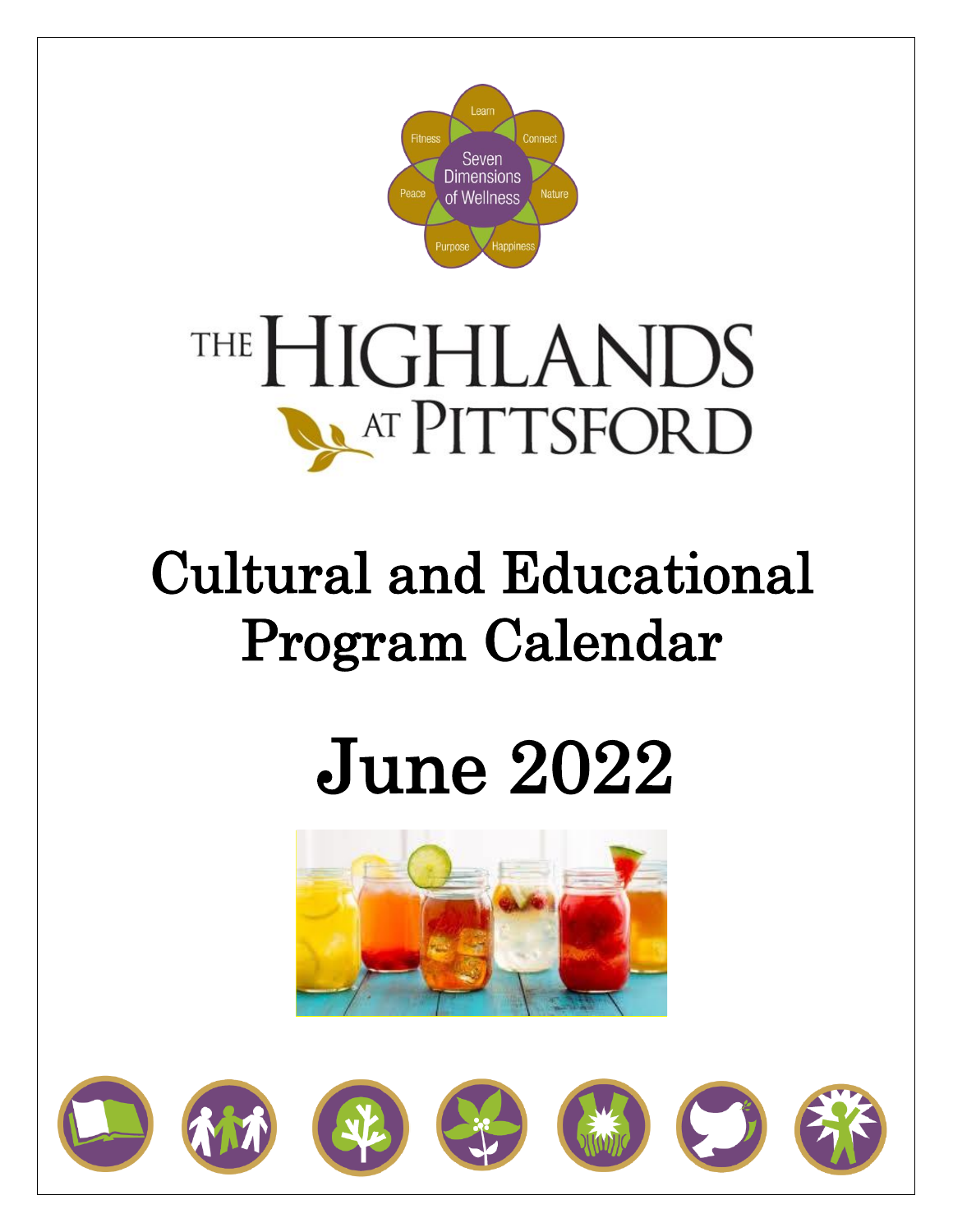### Cultural Programming Staff

### Crystal Johnston – Life Enrichment Manager Phone: 641-6345

Email: [crystal\\_johnston@urmc.rochester.edu](mailto:crystal_johnston@urmc.rochester.edu) Office: Located 2<sup>nd</sup> floor of Laurelwood

Elizabeth David – Cultural Programming Assistant Phone: 641-6344 Email: [Elizabeth\\_david@urmc.rochester.edu](mailto:Elizabeth_david@urmc.rochester.edu) Office: Located 2<sup>nd</sup> floor of Laurelwood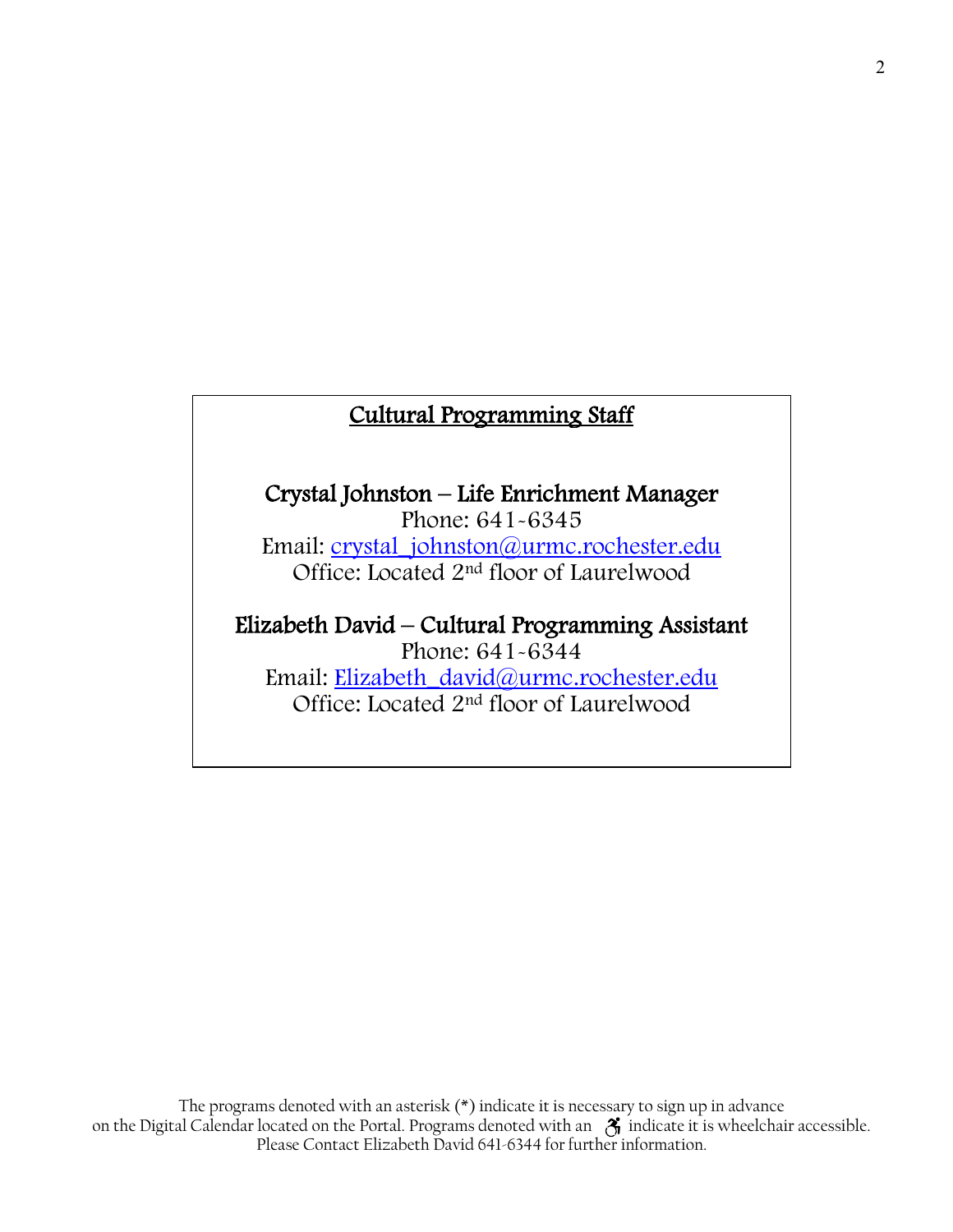#### Wednesday June 1st:

- 9:00am Fitness Class with Robin Gallagher. Available in-person & virtually. The Zoom link will be sent to participants via email the morning of the class. If you are interested in receiving the Zoom link please contact Robin Gallagher 641-6316. Hahnemann Club
- 10:15am Fitness Class with Robin Gallagher. In-person only. Fitness Room
- 1:00pm-2:00pm Open Swim with Robin Gallagher. Pool
- 1:15pm Depart for Geva Theatre: Yoga Play. Please note ticket and transportation arrangements were
	- made in advance. Please call Elizabeth David 641-6344 with questions or to secure
	- transportation. Return approx. 4:30pm
- 1:30pm Pittsford Highlands Chorus practice. All are welcome to participate. Music Room
- 3:00pm Line Dancing with resident Will Herzog. All are welcome. For more information, please contact Will at 381-7368. Fitness Room
- 4:00pm-6:00pm Happy Hour: drink specials and appetizers. Community Center

Thursday June 2nd:

9:00am – Water Fitness with Robin Gallagher. Pool

- \*9:00am, 10:00am, & 11:00am Depart for shopping and banking at Country Club Plaza and Powers Farm Market. Please call the Hospitality Desk 586-7600 to make transportation arrangements.
- 10:00am Perk up Coffee Hour. Enjoy a complimentary espresso beverage made by Andy, Director of Dining Services. Pub Area
- 10:30am-12:00pm Circuit Training with Robin Gallagher. Exercise Room
- 11:00am Gentle Chair Yoga with Eva Kane. Available in-person & virtually. The Zoom link will be sent to participants via email the morning of the class. If you are interested in receiving the Zoom link please contact Robin Gallagher 641-6316. Fitness Room
- 2:00pm Virtual University of Rochester 4-part Lecture Series: Exploring the Life and the Founder of Modern Turkey, Mustafa Kemal Atatürk with Professor Sevinc Turkkan, Ph.D., from the Department of Religion and Classics. Please see page 18 for course information. The Zoom link will be sent to all residents via email the morning of the presentation. This virtual presentation can also be viewed from the Community Center.
- 6:30pm Depart for the Rochester Philharmonic Orchestra Concert: The Resurrection Symphony. Please note transportation and ticket arrangements were made in advance. Contact the RPO Box Office at 389-2170 if you are interested in obtaining a ticket. Please call Elizabeth David 641-6344 with questions and to secure transportation. Return approx. 10:00pm



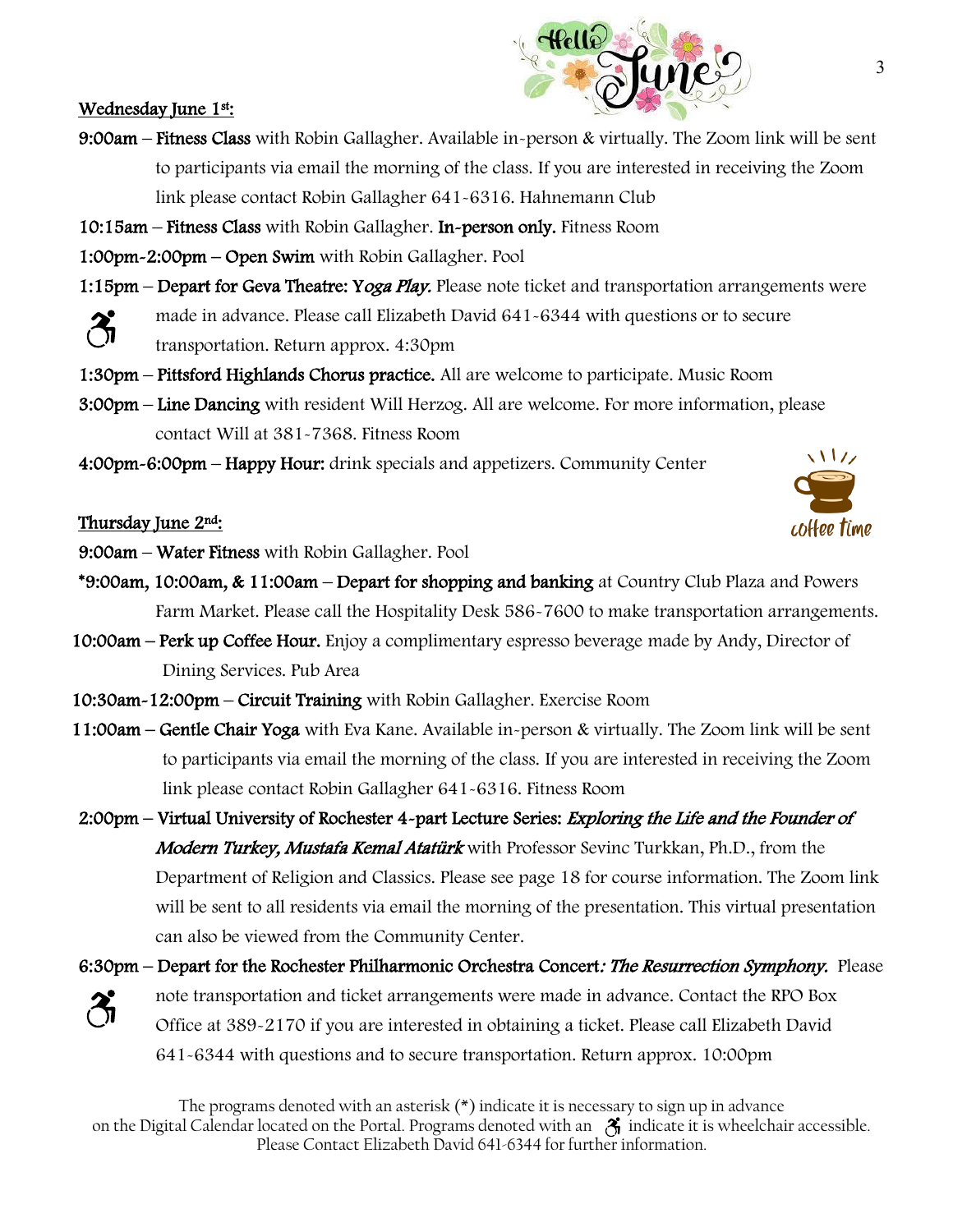

#### Friday June 3rd:

- 9:00am Fitness Class with Robin Gallagher. Available in-person & virtually. The Zoom link will be sent to participants via email the morning of the class. If you are interested in receiving the Zoom link please contact Robin Gallagher 641-6316. Hahnemann Club
- 9:00am Fitness Class: *Stretch, Strength, and Balance* with Mark Strivings. Available in-person & virtually. The Zoom link will be sent to participants via email the morning of the class. If you are interested in receiving the Zoom link please contact Robin Gallagher 641-6316. Fitness Room
- \*10:00am Depart for a scenic ride to Belhurt Castle with lunch at Stonecutter's Tavern located in
	-
- Geneva, NY. Enjoy shopping at the gift shop as well as optional wine tasting. Lunch will be paid for on your own. Please register on the Digital Calendar located on the Portal. For questions and registration assistance, contact Elizabeth David 641-6344. Return approx. 2:30pm
- 10:00am Tech Time, Topic: Let's Discuss Artificial Intelligence with the HAP Technology Team. Please contact Crystal Rothfuss 641-6308 or Jeremy Snelgrove 641-6309 with questions. Music Room
- 10:15am Fitness Class with Robin Gallagher. In-person only. Fitness Room
- 1:00pm-2:00pm Open Swim with Robin Gallagher. Pool



- 1:00pm First Friday Communion Service with volunteers from St. Louis Church. Community Center
- 1:15pm Pause for Peace with Chaplain Steve Petrovich. Laurelwood Gallery
- 2:30pm Afternoon Entertainment with Musique. Community Center

#### Saturday June 4<sup>th</sup>:

#### \*9:00am – Depart for a guided tour of the Tree Peony Festival of Flowers at Linwood Gardens located in



Linwood, NY. Admission fee is \$15.00 per person and will paid for on the bus. After the guided tour, enjoy the rest of the festival on your own. Walking is required, with the potential for uneven grounds. [Sweet Arts Bakery](https://sweetartsny.weebly.com/) will be on site with a light lunch and treats for purchase. Brown bag lunches are encouraged for the return ride home. Please see page 19 for more information. For questions and registration assistance, contact Elizabeth David 641-6344. Return approx. 1:00pm

10:15am – Fitness: Tai Chi with Carmen Ramos. In-person only. Laurelwood Activities Room

1:30pm – Saturday Movie Matinee: The movie title will be announced in advance on the digital sign and Resident Portal. Community Center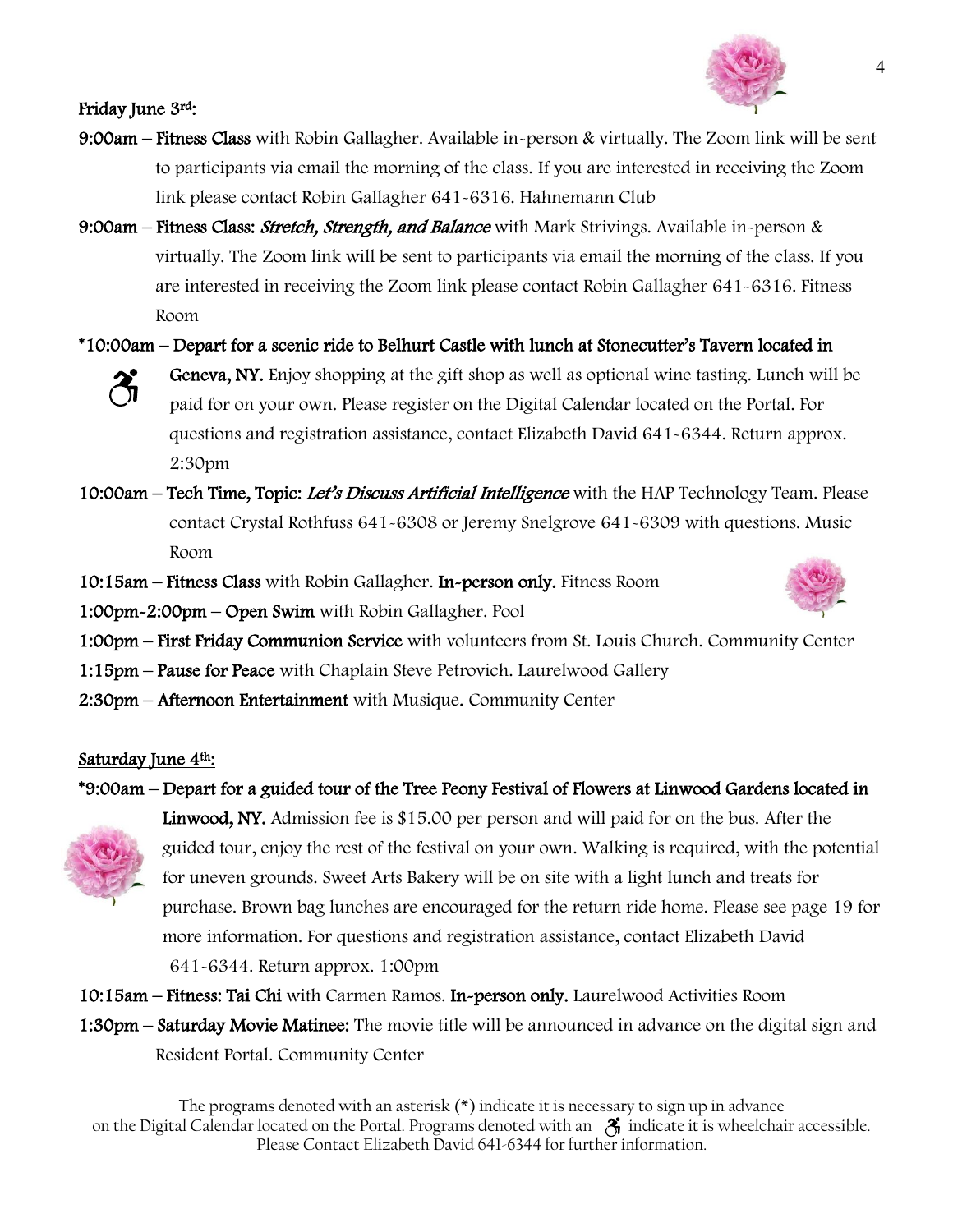

Sunday June 5<sup>th</sup>:

- 9:30am & 10:00am Depart to local area churches. Please call the Hospitality Desk 586-7600 to be added to the transportation list.
- 10:30am Communion Service with volunteers from St. Louis Church. Community Center
- 11:00am Asbury First United Methodist Church Live Stream Service. Laurelwood Gallery
- 1:30pm Sunday Movie Matinee: The movie title will be announced in advance on the digital sign and Resident Portal. Community Center

#### Monday June 6<sup>th</sup>:

- 9:00am Fitness Class with Robin Gallagher. Available in-person & virtually. The Zoom link will be sent to participants via email the morning of the class. If you are interested in receiving the Zoom link please contact Robin Gallagher 641-6316. Hahnemann Club
- 10:15am Fitness Class with Robin Gallagher. In-person only. Fitness Room
- 11:00am Program Planning Meeting. All are welcome to discuss, evaluate, and suggest outings and lectures. Music Room
- 1:00pm-2:00pm Open Swim with Robin Gallagher. Pool
- 1:30pm Crosswords with Larry Shearer. Laurelwood Gallery
- 2:00pm Presentation: Cryptocurrencies Is it Just Magic Internet Money or is There Something There? with resident George Gibson. Please see page 18 for more information. The Zoom link will be sent to all residents via email the morning of the presentation. Community Center





Residents on an outing to Fruition Seeds Farm located in Naples, NY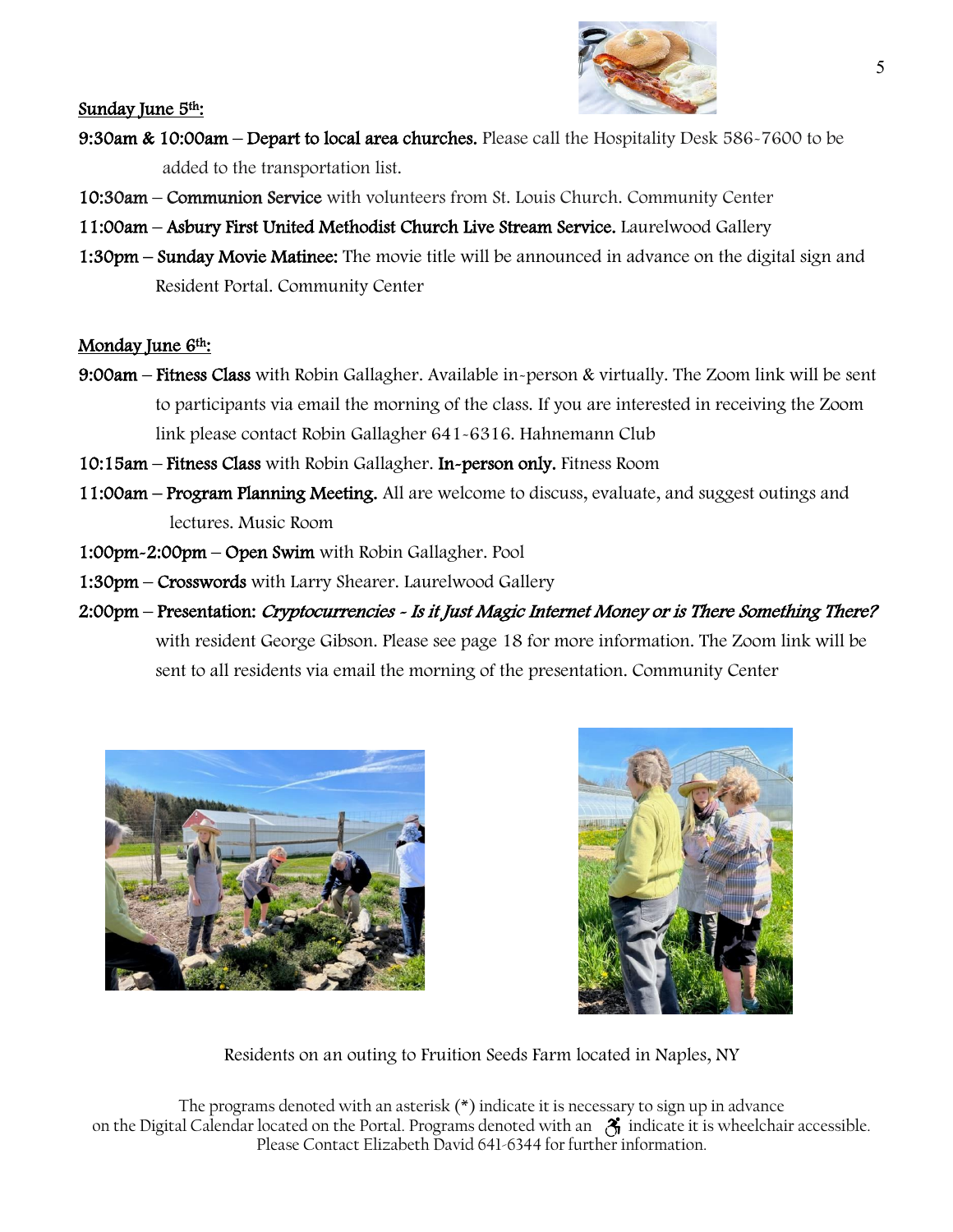#### Tuesday June 7<sup>th</sup>:

- \*8:45am Annual Men's Breakfast with guest speaker Michael Migliaccio from the Antique Wireless **Museum.** Learn about many connections that the museum has to the Rochester area as well as how their 100% volunteer organization goes about preserving history, presenting and educating the community, publishing technical journals, and academic reviews of historical information. A suggested donation of \$5.00 will be collected at the breakfast. Proceeds this year will benefit Food Link, a Rochester-based nonprofit dedicated to ending hunger and building healthier communities by addressing both the symptoms and root causes of food insecurity. Please register on the Digital Calendar located on the Portal. For questions and registration assistance, contact Elizabeth David 641-6344. Community Center
- 9:00am Water Fitness with Robin Gallagher. Pool
- 9:00am Fitness Class: *Stretch, Strength, and Balance* with Mark Strivings. Available in-person & virtually. The Zoom link will be sent to participants via email the morning of the class. If you are interested in receiving the Zoom link please contact Robin Gallagher 641-6316. Fitness Room
- \*10:00am & 11:00am Pathway to Pittsford Errand Bus departs to Pittsford Plaza and Pittsford Community Library. Please call the Hospitality Desk 586-7600 to secure transportation
- 10:30am-12:00pm Circuit Training with Robin Gallagher. Exercise Room
- \*11:45am Depart for the Tuesday Pipes Concert at Christ Church. Following the performance will be a short discussion about the organs and a private demonstration. No fee to attend. See page 20 for more information Please register on the Digital Calendar located on the Portal. For questions and registration assistance, contact Elizabeth David 641-6344. Return approx. 1:30pm
- 1:00pm First Presbyterian Church Small Group Fellowship and Prayer. All are welcome. Community Center
- 1:00pm Knitting Group. Please bring your own supplies; yarn is available for charity knitting. Music Room
- 1:15pm Bible Study with Chaplain Steve Petrovich. Laurelwood Gallery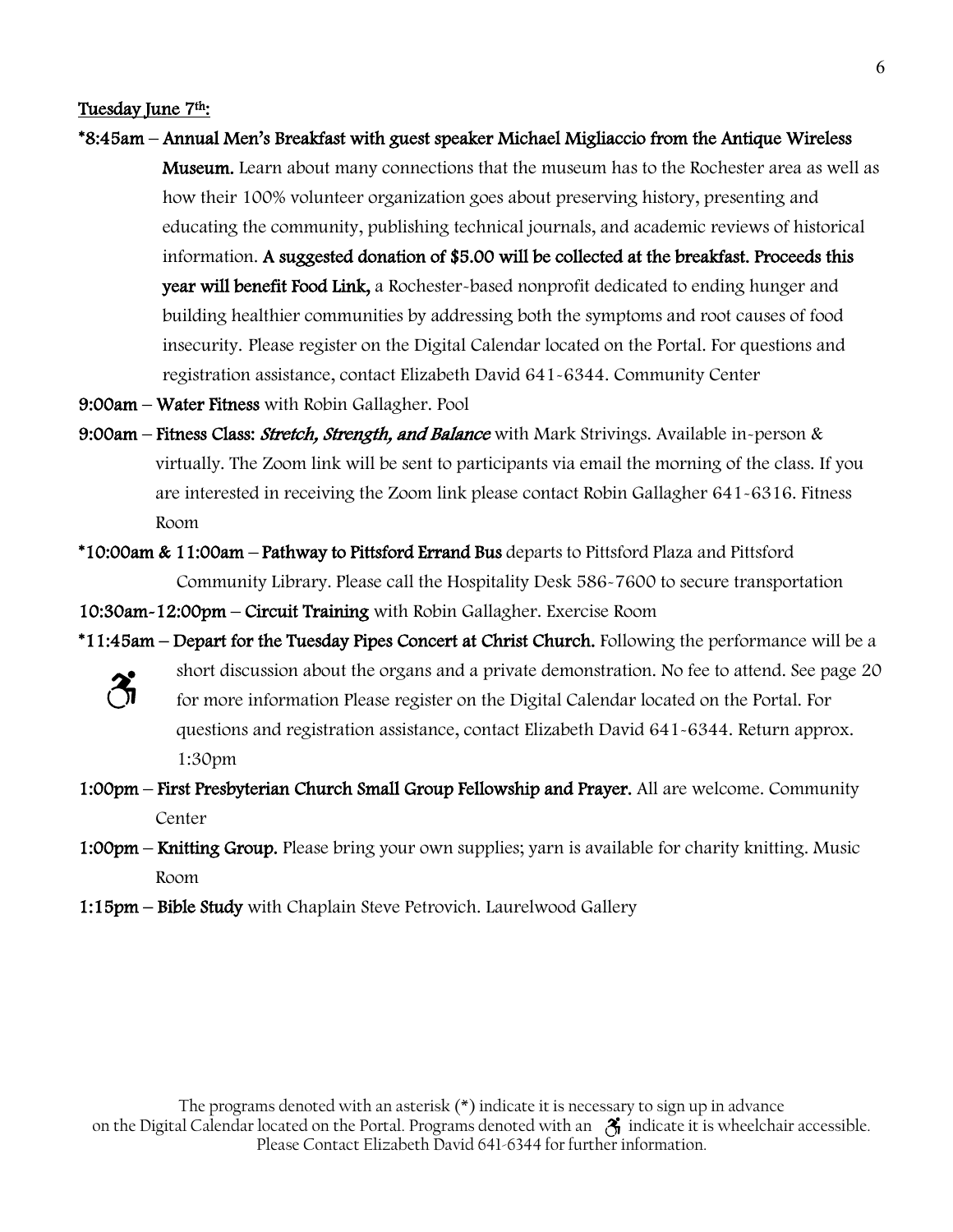#### Wednesday June 8th:

- 9:00am Fitness Class with Robin Gallagher. Available in-person & virtually. The Zoom link will be sent to participants via email the morning of the class. If you are interested in receiving the Zoom link please contact Robin Gallagher 641-6316. Hahnemann Club
- \*9:30am Depart for a guided tour of the Van Lare Water Treatment Plant located in Rochester, NY. Enjoy a presentation describing the history and current operation of the facility, followed by a tour of the water plant. No fee to attend. Walking is required with possible steps. Please register on the Digital Calendar located on the Portal. For questions and registration assistance, contact Elizabeth David 641-6344. Return approx. 12:30pm
- 10:15am Fitness Class with Robin Gallagher. In-person only. Fitness Room
- 1:00pm-2:00pm Open Swim with Robin Gallagher. Pool
- 1:00pm Caregivers Support Group with volunteer Mary Walker, LPN. All are welcome. Activities Room
- 1:30pm Pittsford Highlands Chorus practice. All are welcome to participate. Music Room
- \*2:00pm On You Own Flower Arranging. Stop by and make a floral arrangement. Please bring your own vase, the flowers will be provided. Please register on the Digital Calendar located on the Portal. For questions and registration assistance, contact Elizabeth David 641-6344. Space is limited. Bistro
- 3:00pm Line Dancing with resident Will Herzog. All are welcome. For more information, please contact Will at 381-7368. Fitness Room
- 4:00pm-6:00pm Happy Hour: drink specials and appetizers. Community Center

#### Thursday June 9<sup>th</sup>:

- 9:00am Water Fitness with Robin Gallagher. Pool
- \*9:00am, 10:00am, & 11:00am Depart for shopping and banking at Country Club Plaza and Powers Farm Market. Please call the Hospitality Desk 586-7600 to secure transportation.
- 10:00am Perk up Coffee Hour. Enjoy a complimentary espresso beverage made by Andy, Director of Dining Services. Pub Area
- \*10:00am Depart for Knapp Winery located on Cayuga Lake for lunch and optional wine tasting.



Tasting fee is \$15.00. Lunch will be paid for on your own. Please register on the Digital Calendar located on the Portal. For questions and registration assistance, contact Elizabeth David 641-6344. Return approx. 2:00pm

#### (Programs for 6/9 Continue on Next Page)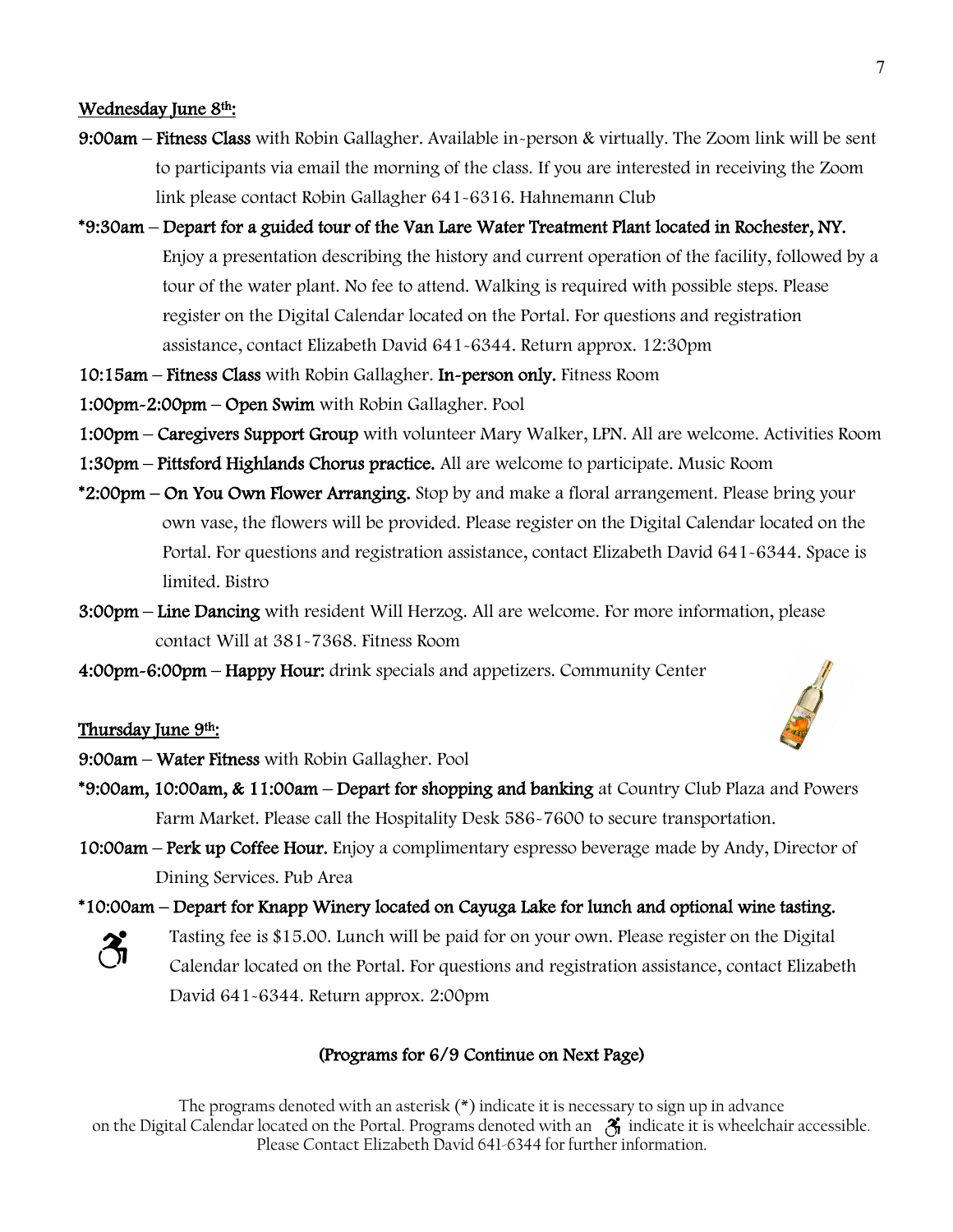#### 10:30am-12:00pm – Circuit Training with Robin Gallagher. Exercise Room

- 11:00am Gentle Chair Yoga with Eva Kane. Available in-person & virtually. The Zoom link will be sent to participants via email the morning of the class. If you are interested in receiving the Zoom link please contact Robin Gallagher 641-6316. Fitness Room
- 6:30pm Depart for the Rochester Philharmonic Orchestra Concert: *Danzmayr Returns*. Please note this concert was rescheduled from back in January. If you are interested in Contact the RPO Box Office at 389-2170 if you are interested in obtaining a ticket. Please call Elizabeth David 641- 6344 with questions and to secure transportation. Return approx. 10:00pm

#### Friday June 10<sup>th</sup>:

 $\mathcal{F}_{\mathbf{n}}$ 

- 9:00am Fitness Class with Robin Gallagher. Available in-person & virtually. The Zoom link will be sent to participants via email the morning of the class. If you are interested in receiving the Zoom link please contact Robin Gallagher 641-6316. Hahnemann Club
- 9:00am Fitness Class: *Stretch, Strength, and Balance* with Mark Strivings. Available in-person & virtually. The Zoom link will be sent to participants via email the morning of the class. If you are interested in receiving the Zoom link please contact Robin Gallagher 641-6316. Fitness Room
- 10:00am iPad/iPhone Class, Topic: Google Home Products with the HAP Technology Team. Please contact Crystal Rothfuss 641-6308 or Jeremy Snelgrove 641-6309 with questions. Music Room
- 10:15am Fitness Class with Robin Gallagher. In-person only. Fitness Room
- 1:00pm-2:00pm Open Swim with Robin Gallagher. Pool
- \*1:00pm Depart for a guided tour at the Rochester Contemporary Art Center to view the exhibit  $6x6$ . No
	- fee to attend. Tickets are compliments of the Rochester Area Community Foundation, a nonprofit organization which works to provide local grants to people in need. See page 20 for more information. Please register on the Digital Calendar located on the Portal. For questions and registration assistance, contact Elizabeth David 641-6344. Return approx. 2:45pm
- 1:15pm Poems, Quotes, and Songs with Chaplain Steve Petrovich. Laurelwood Gallery
- 2:30pm Afternoon Jazz Entertainment with Brad Batz Duo. Laurelwood Gallery

#### (Programs for 6/10 Continue on Next Page)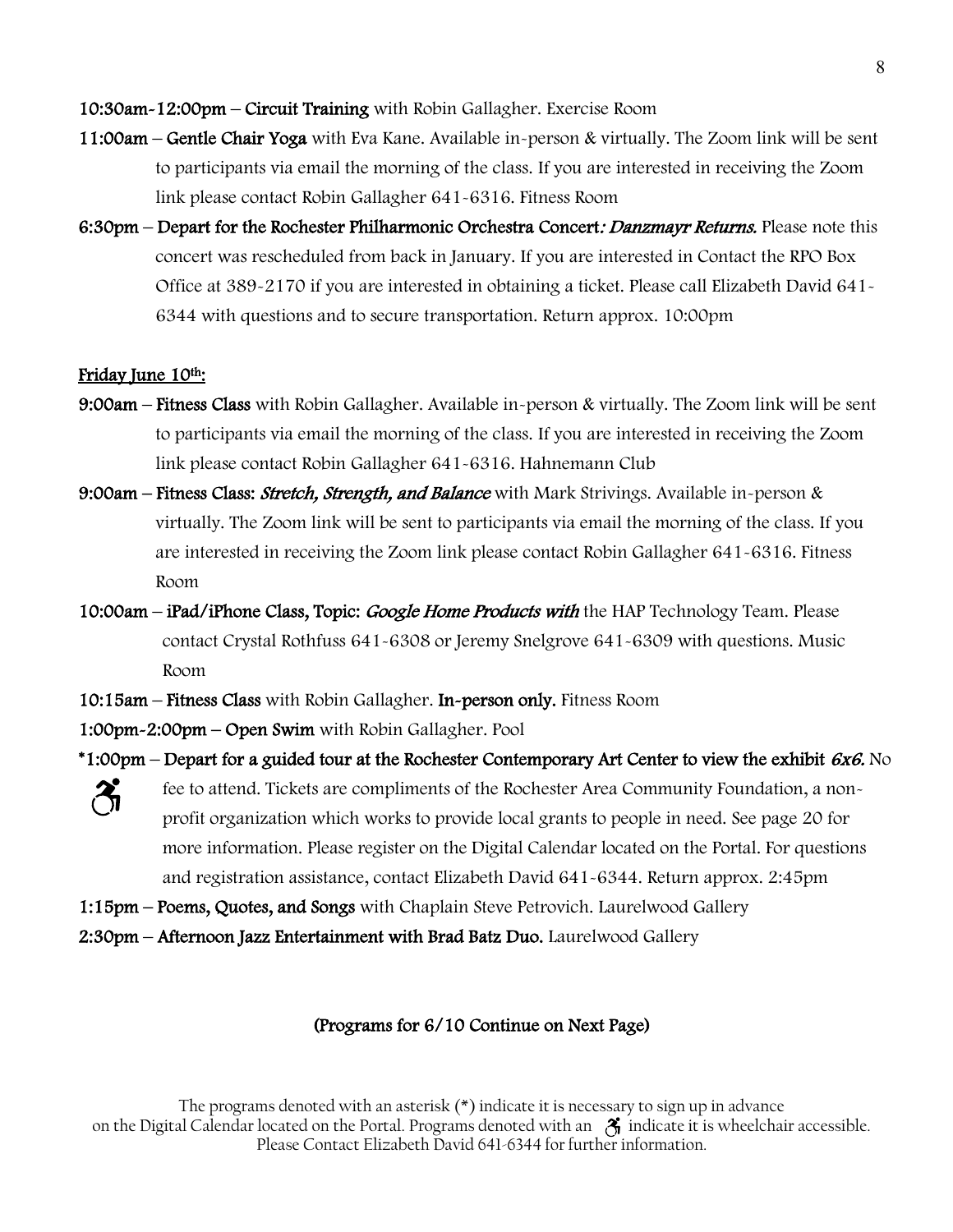3:00pm – Virtual Current Events Discussion Group, Topic: Urgent Moral Issues with Michael Laver, Associate Dean from RIT (Rochester Institute of Technology). The Zoom link will be sent to all residents via email the morning of the meeting. To learn more, please contact cottage resident Edward Kokkelenberg at edwk@pop.lightlink.com or 310-7366. Please call Crystal Rothfuss 641-6308 or Jeremy Snelgrove 641-6309 with any technical questions the day of the meeting.

#### Saturday June 11th:

- 10:15am Fitness: Tai Chi with Carmen Ramos. In-person only. Laurelwood Activities Room
- 1:30pm Saturday Movie Matinee: The movie title will be announced in advance on the digital sign and Resident Portal. Community Center
- 1:30pm Afternoon Entertainment with Take Note featuring keyboard and vocals. Laurelwood Gallery
- 3:00pm Enjoy a Pet Therapy visit from RocDog, a Non-Profit Therapy Dog Organization that prepares dogs and handlers for visitations. Laurelwood Gallery

#### Sunday June 12th:

- 9:30am & 10:00am Depart to local area churches. Please call the Hospitality Desk 586-7600 to be added to the transportation list.
- 10:30am Communion Service with volunteers from St. Louis Church. Community Center
- 11:00am Asbury First United Methodist Church Live Stream Service. Laurelwood Gallery
- \*1:15pm Bus Decorating for the Pittsford Pride Event. Join your neighbors in decorating the HAP Bus for the parade. If you are interested in helping, please register on the Digital Calendar located on the Portal. Meet at the front of the Highlands Main Building
- **1:30pm Sunday Movie Matinee:** The movie title will be announced in advance on the digital sign and Resident Portal. Community Center
- \*2:00pm Depart for the Pittsford Pride Event located in the Village of Pittsford. Partake in the parade with a stop at the Port of Pittsford located behind the Pittsford Library. Enjoy the outdoor gathering from 3:00pm-4:00pm celebrating the LGBTQIA Community. Return approx. 4:15pm

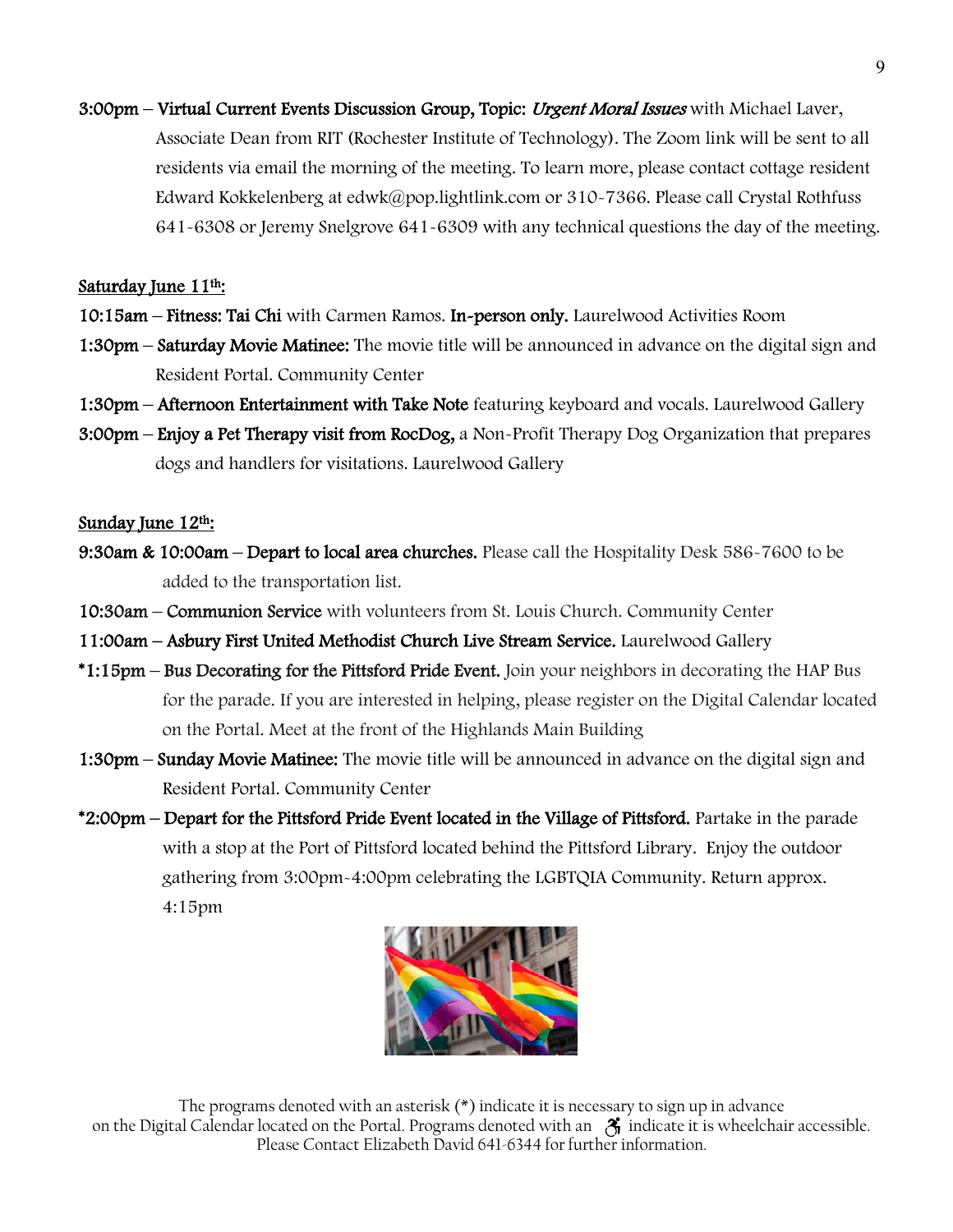#### Monday June 13th:

#### No Fitness Classes today with Robin Gallagher

1:00pm-2:00pm – Open Swim with HAP Staff Member. Pool

2:00pm – Presentation: *Stroke 101 - Be Fast* with Julie Battaglia, Health and Wellness Educator with Lifespan in collaboration with the URMC Neurosurgery Comprehensive Stroke Center. Learn about stoke awareness and the signs, symptoms, and preventative measures. The Zoom link will be sent to all residents via email the morning of the presentation. Community Center

#### Tuesday June 14<sup>th</sup>: Flag Day



9:00am – Water Fitness with Robin Gallagher. Pool

- 9:00am Fitness Class: Stretch, Strength, and Balance with Mark Strivings. Available in-person & virtually. The Zoom link will be sent to participants via email the morning of the class. If you are interested in receiving the Zoom link please contact Robin Gallagher 641-6316. Fitness Room
- 10:30am-12:00pm Circuit Training with Robin Gallagher. Exercise Room
- 1:00pm First Presbyterian Church Small Group Fellowship and Prayer. All are welcome. Music Room
- 1:15pm Bible Study with Chaplain Steve Petrovich. Laurelwood Gallery
- 2:00pm Virtual Presentation: *Strange New Worlds* with Valerie Rapson, Ph.D., Assistant Professor at SUNY Oneonta. Please see page 18 for more information. The Zoom link will be sent to all residents via email the morning of the presentation. This virtual presentation is also available to view in the Community Center.



Residents on an outing at the Harriet Tubman House located in Auburn, NY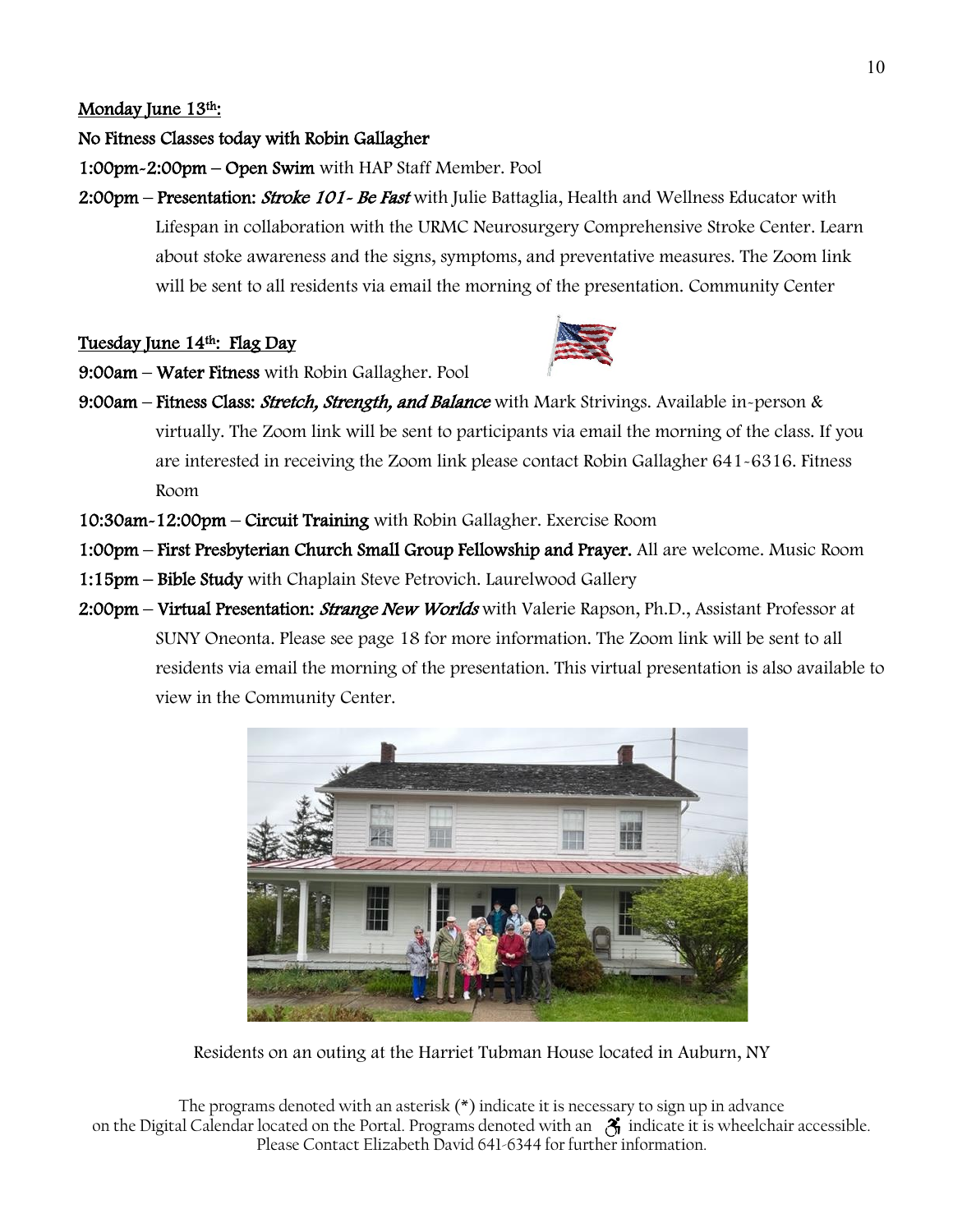#### Wednesday June 15<sup>th</sup>:

- 9:00am Fitness Class with Robin Gallagher. Available in-person & virtually. The Zoom link will be sent to participants via email the morning of the class. If you are interested in receiving the Zoom link please contact Robin Gallagher 641-6316. Hahnemann Club
- \*9:00am Depart for a guided tour of the Salt Museum located in in Onondaga County with lunch at The Retreat. Admission fee is \$5.00 and lunch will be paid for on your own. See page 20 for more information. Please register on the Digital Calendar located on the Portal. For questions and registration assistance, contact Elizabeth David 641-6344. Return approx. 2:30pm
- 10:15am Fitness Class with Robin Gallagher. In-person only. Fitness Room
- 1:00pm-2:00pm Open Swim with Robin Gallagher. Pool
- 1:30pm Pittsford Highlands Chorus practice. All are welcome to participate. Music Room
- 3:00pm Line Dancing with resident Will Herzog. All are welcome. For more information, please contact Will at 381-7368. Fitness Room
- 3:30pm– Social Media Technology Class, Topic: Reddit- An Option to Get Involved with Discussion Groups Regarding an Infinite Number of Topics with the HAP Technology Team. Please contact Crystal Rothfuss 641-6308 or Jeremy Snelgrove 641-6309 with questions. Music Room

4:00pm-6:00pm – Happy Hour: drink specials and appetizers. Community Center

Thursday June 16th:

- 9:00am Water Fitness with Robin Gallagher. Pool
- \*9:00am, 10:00am, & 11:00am Depart for shopping and banking at Country Club Plaza and Powers Farm Market. Please call the Hospitality Desk 586-7600 to secure transportation.
- 10:00am Perk Up Coffee Hour: Enjoy a complimentary espresso beverage made by Andy, Director of Dining Services. Pub Area
- 10:30am Enjoy a sample of the HAP Line Dancing Group. Come down and enjoy a short demo, and ask some questions. All are welcome to join. Community Center
- 10:30am-12:00pm Circuit Training with Robin Gallagher. Exercise Room
- 11:00am Gentle Chair Yoga with Eva Kane. Available in-person & virtually. The Zoom link will be sent to participants via email the morning of the class. If you are interested in receiving the Zoom link please contact Robin Gallagher 641-6316. Fitness Room
- \*1:00pm Depart for a scenic ride with a stop at Abbot's Frozen Custard at the Port of Rochester. Please  $\mathcal{X}_{\mathbf{I}}$ register on the Digital Calendar located on the Portal. For questions and registration assistance, contact Elizabeth David 641-6344. Return approx. 3:00pm
- 7:00pm Gazebo Music Series with 8 Days -A- Week featuring Beatles Music. Gazebo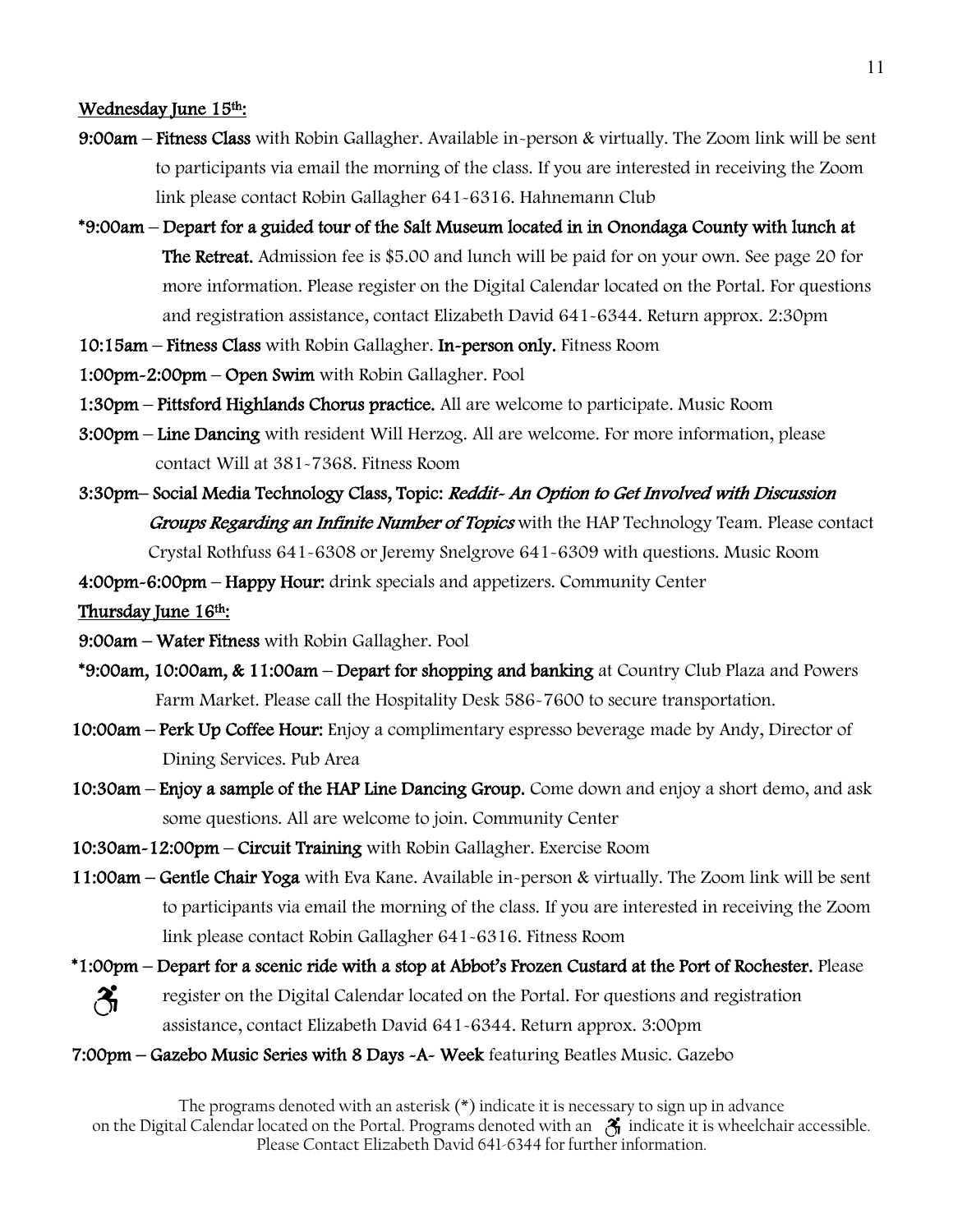#### Friday June 17<sup>th</sup>:

- 9:00am Fitness Class with Robin Gallagher. Available in-person & virtually. The Zoom link will be sent to participants via email the morning of the class. If you are interested in receiving the Zoom link please contact Robin Gallagher 641-6316. Hahnemann Club
- 9:00am Fitness Class: *Stretch, Strength, and Balance* with Mark Strivings. Available in-person & virtually. The Zoom link will be sent to participants via email the morning of the class. If you are interested in receiving the Zoom link please contact Robin Gallagher 641-6316. Fitness Room
- 10:15am Fitness Class with Robin Gallagher. In-person only. Fitness Room
- \*11:00am Depart for a picnic lunch at Perinton Park on the Erie Canal. No fee to attend. Please register  $\mathcal{X}_1$ on the Digital Calendar located on the Portal. For questions and registration assistance,  $\frac{2}{3}$

contact Elizabeth David 641-6344. Return approx. 1:30pm

1:00pm-2:00pm – Open Swim with Robin Gallagher. Pool

- 1:15pm Worship Service with Chaplain Steve Petrovich. Laurelwood Gallery.
- 6:30pm Evening Piano Recital with students taught by Rachel Michaels. Community Center

#### Saturday June 18th:

- 10:15am Fitness: Tai Chi with Carmen Ramos. In-person only. Laurelwood Activities Room
- 1:30pm Saturday Movie Matinee: The movie title will be announced in advance on the digital sign and Resident Portal. Community Center
- 2:00pm Afternoon Piano Recital with students taught by Rachel Michaels. Community Center

#### Sunday June 19<sup>th</sup>: Father's Day

- 9:30am & 10:00am Depart to local area churches. Please call the Hospitality Desk 586-7600 to be added to the transportation list.
- 10:30am St. Louis Church Live Stream Communion Service. A volunteer from the parish will be at The Highlands to give Communion. Music Room
- 11:00am Asbury First United Methodist Church Live Stream Service. Laurelwood Gallery
- 1:30pm Sunday Movie Matinee: The movie title will be announced in advance on the digital sign and Resident Portal. Community Center

Father's Day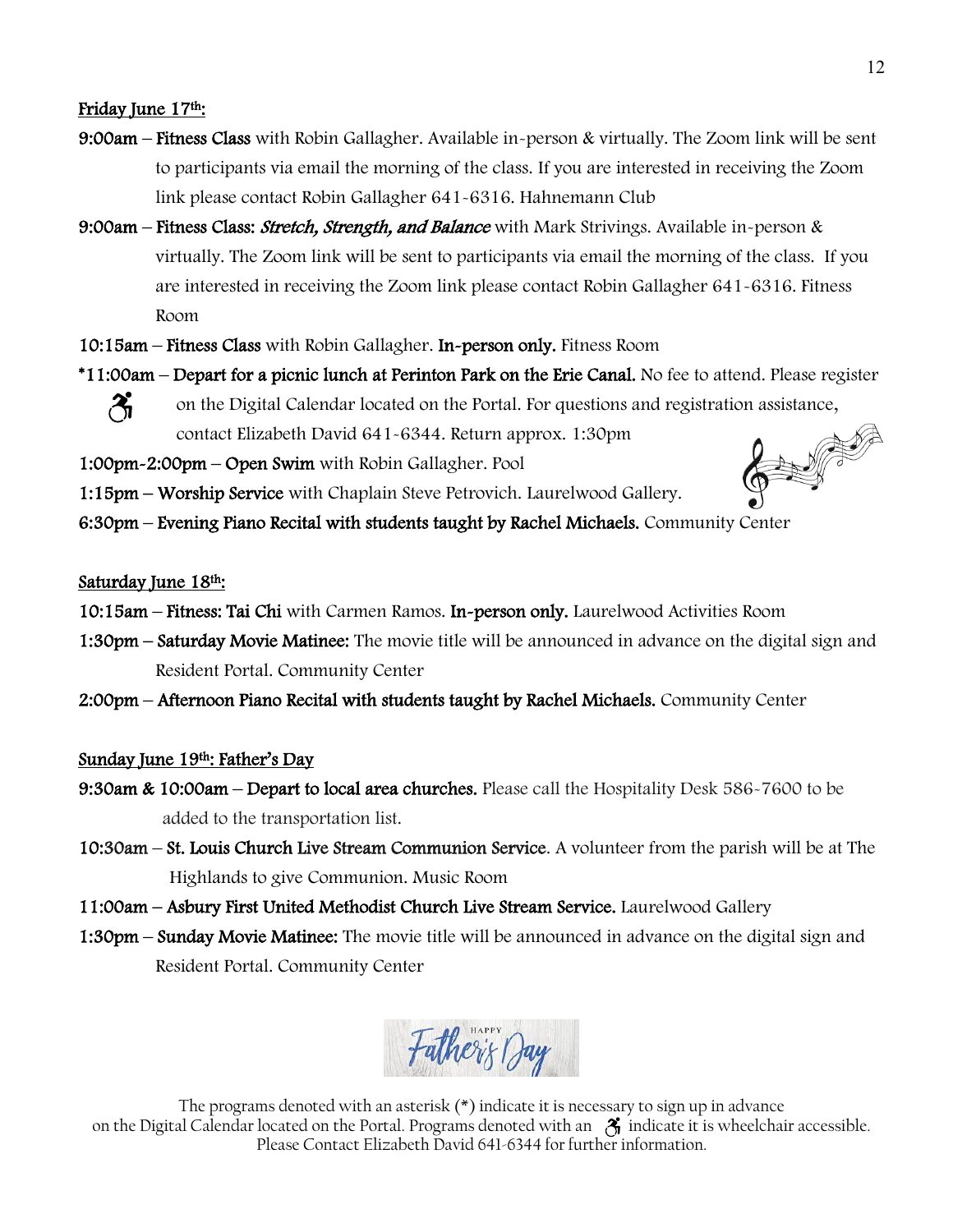#### Monday June 20<sup>th</sup>:

- 9:00am Fitness Class with Robin Gallagher. Available in-person & virtually. The Zoom link will be sent to participants via email the morning of the class. If you are interested in receiving the Zoom link please contact Robin Gallagher 641-6316. Hahnemann Club
- 10:15am Fitness Class with Robin Gallagher. In-person only. Fitness Room
- 1:00pm-2:00pm Open Swim with Robin Gallagher. Pool
- 1:00pm Go Green Discussion Group. This group researches and discusses practices that may lead to more environmentally-friendly and ecologically-responsible lifestyles at HAP. All are welcome. Music Room
- \*1:00pm Windows PC Computer Class, Topic: Taskbar, What is it, How do the Icons Get There and What do the Underlines Mean? with the HAP Technology Team. Please register on the Digital Calendar located on the Portal. For questions and registration assistance, contact Crystal Rothfuss 641-6308 or Jeremy Snelgrove 641-6309. Media Center
- 1:30pm Music and Life of Helen Reddy with Larry Shearer. Laurelwood Activities Room
- \*7:00pm Depart for Flower City Jazz Society Concert featuring Jon Seiger Quartet. Tickets are \$15.00,
	- $\mathcal{X}_{\mathbf{I}}$ pay upon arrival. Please register on the Digital Calendar located on the Portal. For questions and registration assistance, contact Elizabeth David 641-6344. Return approx. 10:00pm

#### Tuesday June 21st: First Day of Summer

- 9:00am Water Fitness with Robin Gallagher. Pool
- 9:00am Fitness Class: *Stretch, Strength, and Balance* with Mark Strivings. Available in-person & virtually. The Zoom link will be sent to participants via email the morning of the class. If you are interested in receiving the Zoom link please contact Robin Gallagher 641-6316. Fitness Room
- \*10:00am & 11:00am Pathway to Pittsford Errand Bus departs to Pittsford Plaza and Pittsford Community Library. Please call the Hospitality Desk 586-7600 to secure transportation.
- 10:30am-12:00pm Circuit Training with Robin Gallagher. Exercise Room
- 12:30pm LuGia's On Wheels Ice Cream Truck. Enjoy a complimentary ice cream! Residents and staff only, no guest please. The Ice Cream Truck will be at the Highlands Front Entrance.

1:00pm – First Presbyterian Church Small Group Fellowship and Prayer. All are welcome. Music Room 2:00pm – Bible Study with Chaplain Steve Petrovich. Laurelwood Gallery

#### (Programs for 6/21 Continue on Next Page)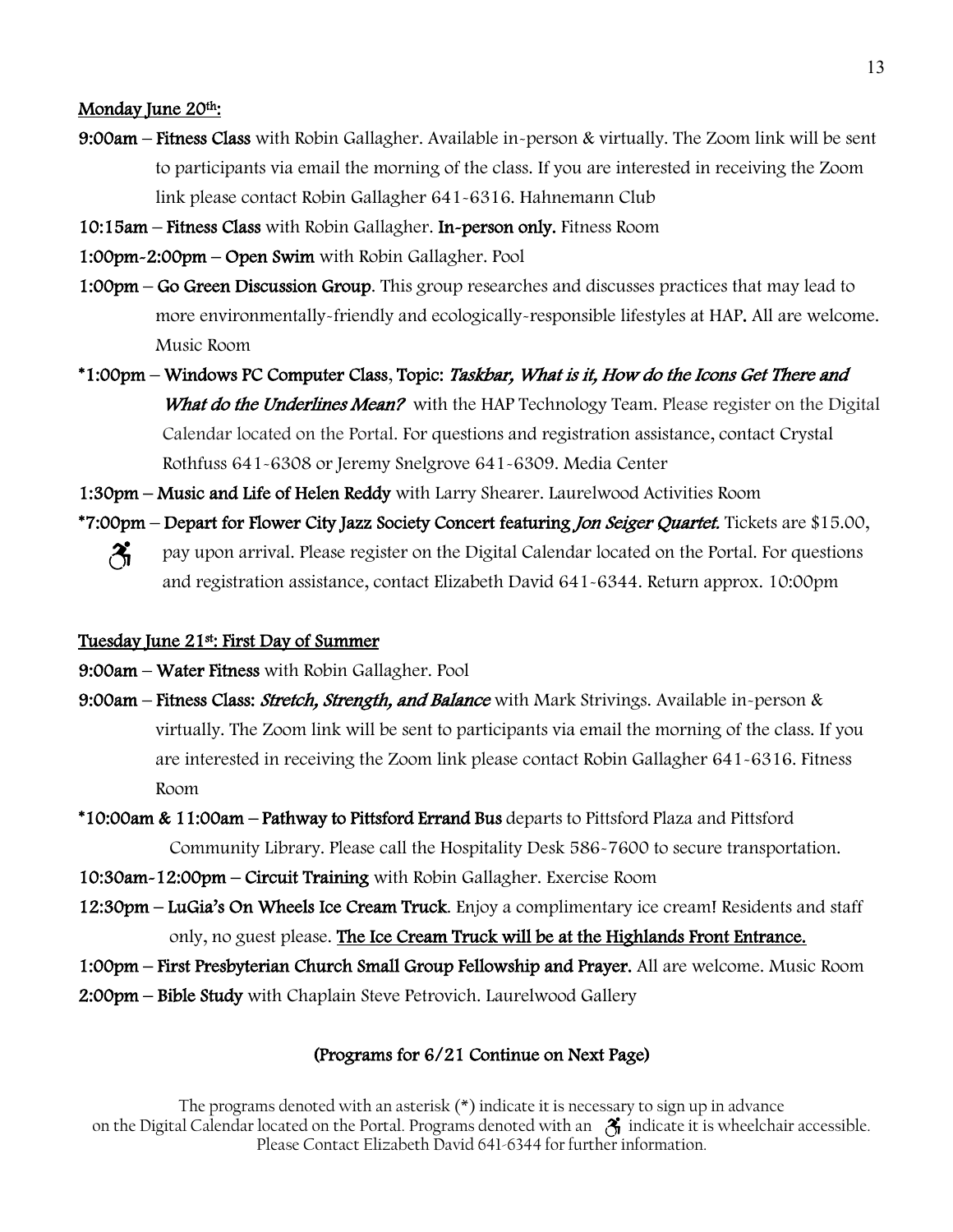2:00pm – Chapbook Series; In This Moment: Revolution Reckoning Reparation Presentation: Human Trafficking with Celia McIntosh. The Zoom link will be sent to all residents via email the morning of the presentation. Community Center

#### Wednesday June 22nd:

- 9:00am Fitness Class with Robin Gallagher. Available in-person & virtually. The Zoom link will be sent to participants via email the morning of the class. If you are interested in receiving the Zoom link please contact Robin Gallagher 641-6316. Hahnemann Club
- 10:15am Fitness Class with Robin Gallagher. In-person only. Fitness Room
- 12:15pm Depart for a Rochester Red Wings Baseball Game. Please note tickets and transportation  $\mathcal{Z}_1$ arrangements were made in advance. For questions and registration assistance, contact Elizabeth David 641-6344. Return Approx. 4:00pm
- 1:00pm-2:00pm Open Swim with Robin Gallagher. Pool
- 1:00pm Caregivers Support Group with volunteer Mary Walker, LPN. All are welcome. Activities Room
- 1:30pm Pittsford Highlands Chorus practice. All are welcome to participate. Music Room
- 3:00pm Line Dancing with resident Will Herzog. All are welcome. For more information, please contact Will at 381-7368. Fitness Room
- 4:00pm-6:00pm New Residents Happy Hourl drink specials and appetizers. Community Center

#### Thursday June 23rd:

- 9:00am Water Fitness with Robin Gallagher. Pool
- \*9:00am, 10:00am, & 11:00am Depart for shopping and banking at Country Club Plaza and Powers Farm Market. Please call the Hospitality Desk 586-7600 to secure transportation.
- 10:00am Perk up Coffee Hour. Enjoy a complimentary espresso beverage made by Andy, Director of Dining Services. Pub Area
- 10:30am-12:00pm Circuit Training with Robin Gallagher. Exercise Room
- 11:00am Gentle Chair Yoga with Eva Kane. Available in-person & virtually. The Zoom link will be sent to participants via email the morning of the class. If you are interested in receiving the Zoom link please contact Robin Gallagher 641-6316. Fitness Room
- \*4:30pm Depart for a Hibachi Dinner at Umi Japanese Steak House. Hibachi style cooking is done right in front of you! Dinner will be paid for on your own. Please register on the Digital Calendar located on the Portal. For questions and registration assistance, contact Elizabeth David 641-6344. Return approx. 7:00pm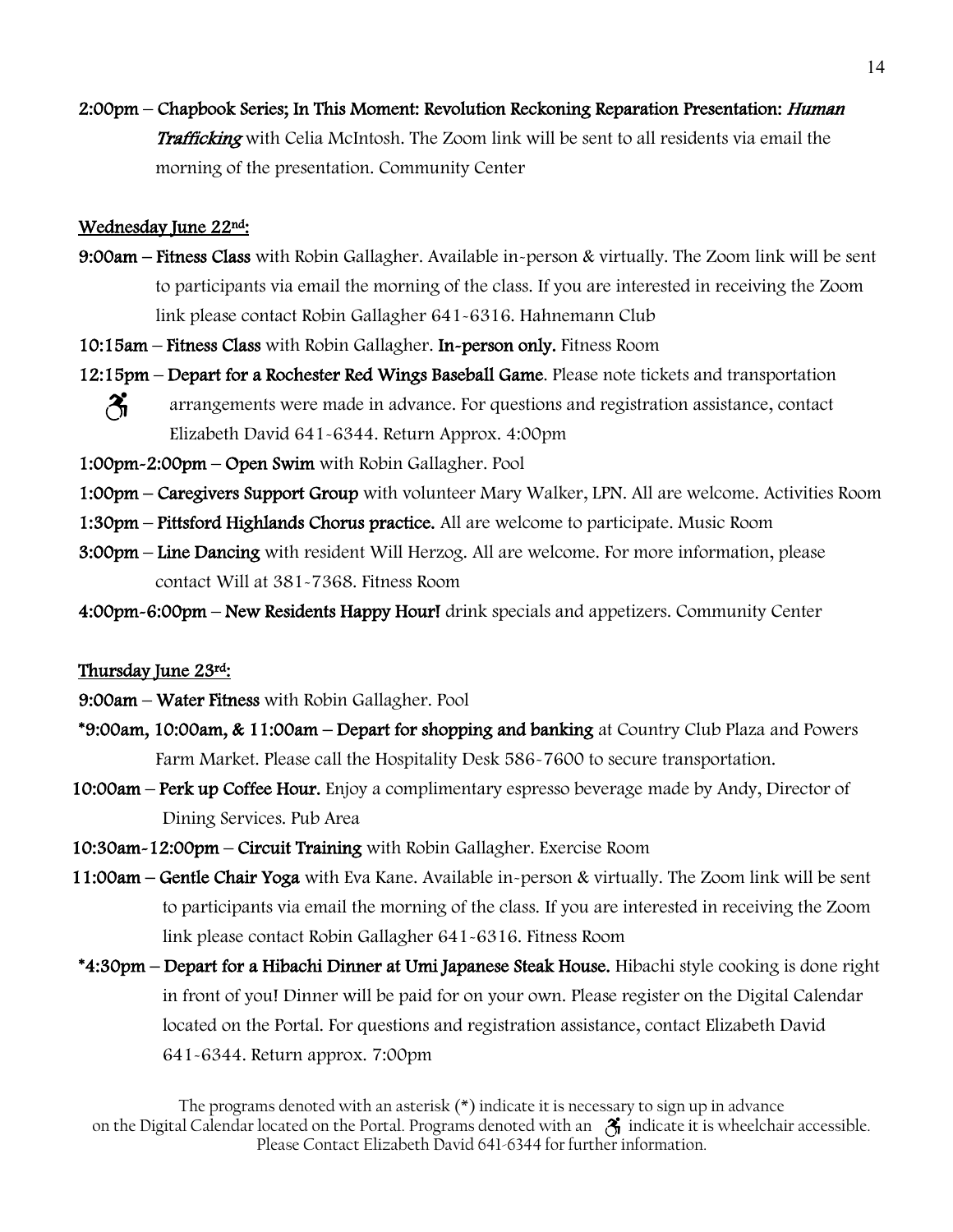#### Friday June 24th:

- 9:00am Fitness Class with Robin Gallagher. Available in-person & virtually. The Zoom link will be sent to participants via email the morning of the class. If you are interested in receiving the Zoom link please contact Robin Gallagher 641-6316. Hahnemann Club
- 9:00am Fitness Class: *Stretch, Strength, and Balance* with Mark Strivings. Available in-person & virtually. The Zoom link will be sent to participants via email the morning of the class. If you are interested in receiving the Zoom link please contact Robin Gallagher 641-6316. Fitness Room
- 1:00pm-2:00pm Open Swim with HAP staff member. Pool

#### No Hymn Study with Chaplain Steve Petrovich today

- 2:00pm Educational Cooking Demonstration with a member of the HAP Dining Services Team. No fee to attend. Community Center
- 3:00pm Virtual Current Events Discussion Group, Topic: General Discussion, Topic TBD. The Zoom link will be sent to all residents via email the morning of the meeting. To learn more, please contact cottage resident Edward Kokkelenberg at edwk@pop.lightlink.com or 310-7366. Please call Crystal Rothfuss 641-6308 or Jeremy Snelgrove 641-6309 with any technical questions the day of the meeting.

#### Saturday June 25<sup>th</sup>:

- 10:15am Fitness: Tai Chi with Carmen Ramos. In-person only. Laurelwood Activities Room
- **1:30pm Saturday Movie Matinee:** The movie title will be announced in advance on the digital sign and Resident Portal. Community Center
- 3:00pm Enjoy a Pet Therapy visit from RocDog, a Non-Profit Therapy Dog Organization that prepares dogs and handlers for visitations. Laurelwood Gallery

#### Sunday June 26<sup>th</sup>:

- 9:30am & 10:00am Depart to local area churches. Please call the Hospitality Desk 586-7600 to be added to the transportation list.
- 10:30am Communion Service with volunteers from St. Louis Church. Community Center
- 11:00am Asbury First United Methodist Church live stream service. Laurelwood Gallery
- 1:30pm Sunday Movie Matinee: The movie title will be announced in advance on the digital sign and Resident Portal. Community Center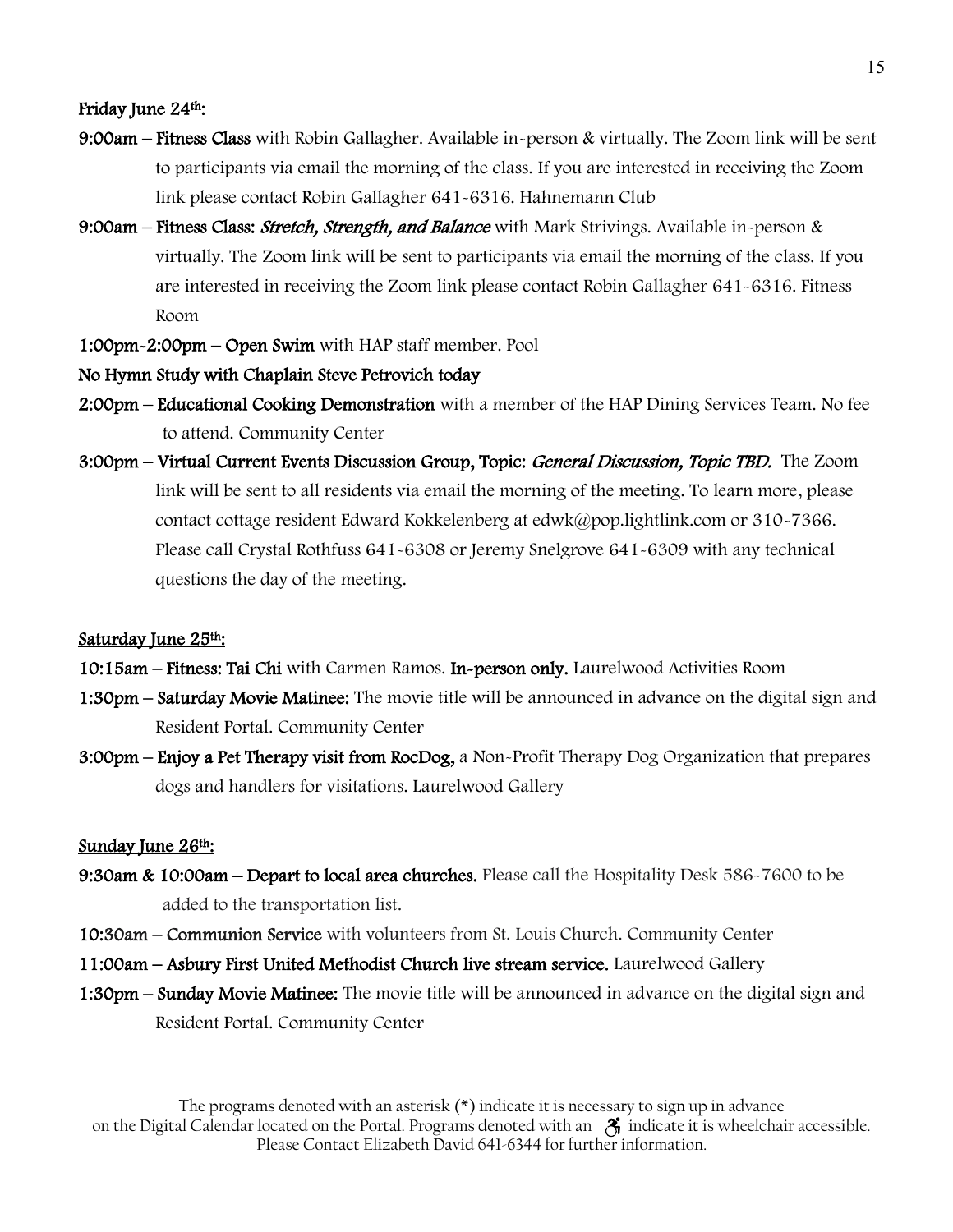#### Monday June  $27<sup>th</sup>$ :

- 9:00am Fitness Class with Robin Gallagher. Available in-person & virtually. The Zoom link will be sent to participants via email the morning of the class. If you are interested in receiving the Zoom link please contact Robin Gallagher 641-6316. Hahnemann Club
- 9:30am Book Discussion Group Meeting, Book Title: Huckleberry Finn by Mark Twain. Please register in advance by contacting Janet Steiner at 310-7366 or jes14850@gmail.com to be assigned to a group. Activities Room
- 10:00am Resident Portal Class, Topic: *Overview of What is Available* with the HAP Technology Team. For questions and registration assistance, contact Crystal Rothfuss 641-6308 or Jeremy Snelgrove 641-6309. Music Room
- 10:15am Fitness Class with Robin Gallagher. In-person only. Fitness Room
- 1:00pm-2:00pm Open Swim with Robin Gallagher. Pool
- 2:30pm Resident Meeting. In-person or virtual. The Zoom link will be sent to all residents via email the morning of the meeting. Community Center

#### Tuesday June 28th:

- 6:00am-9:00pm: Primary Election Voting. If you would like transportation, please call the Hospitality Desk 586-7600 to be added to the transportation list. If you have any questions about voting, please contact Ellie Forgach 641-6379. Hahnemann Club
- 9:00am Water Fitness with Robin Gallagher. Pool
- 9:00am Fitness Class: *Stretch, Strength, and Balance* with Mark Strivings. Available in-person & virtually. The Zoom link will be sent to participants via email the morning of the class. If you are interested in receiving the Zoom link please contact Robin Gallagher 641-6316. Fitness Room
- 10:30am-12:00pm Circuit Training with Robin Gallagher. Exercise Room
- 1:00pm First Presbyterian Church Small Group Fellowship and Prayer. All are welcome. Music Room
- 1:15pm Bible Study with Chaplain Steve Petrovich. Laurelwood Gallery
- 2:00pm Chapbook Series; In This Moment: Revolution Reckoning Reparation Presentation: *Black* Women's Health and Racism with Celia McIntosh and Debora McDell-Hernandez who is the Director of Advancement at Rochester General College of Health Careers & DEI Rochester Regional Health Foundations. Please see page 19 for more speaker information. The Zoom link will be sent to all residents via email the morning of the presentation. Community Center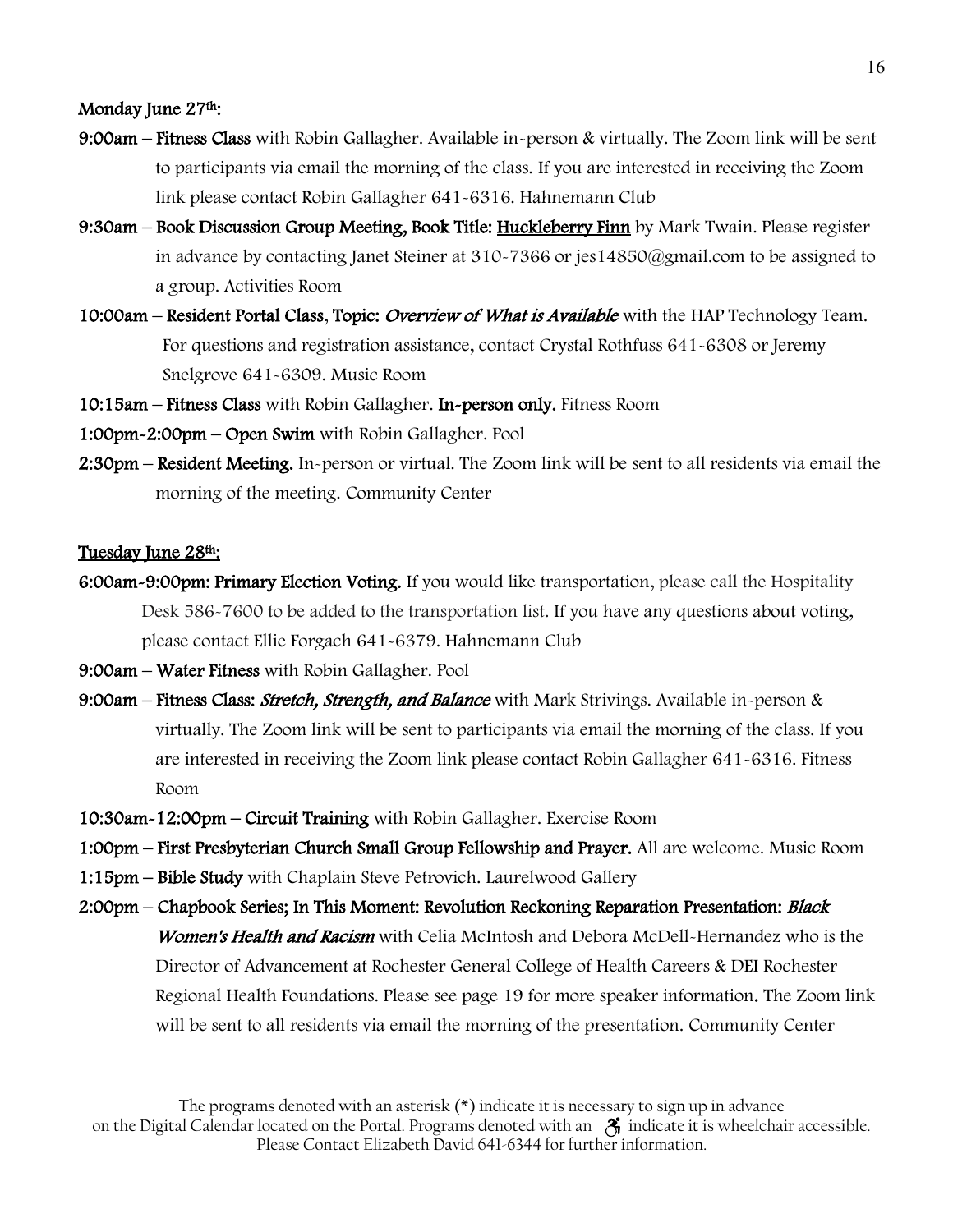#### Wednesday June 29th

- 9:00am Fitness Class with Robin Gallagher. Available in-person & virtually. The Zoom link will be sent to participants via email the morning of the class. If you are interested in receiving the Zoom link please contact Robin Gallagher 641-6316. Hahnemann Club
- 10:15am Fitness Class with Robin Gallagher. In-person only. Fitness Room
- 1:00pm-2:00pm Open Swim with Robin Gallagher. Pool
- \*12:30pm Depart for Ganondagan State Historic Site located in Victor, NY. Visit includes the full-size Seneca Bark Longhouse and the newly built Seneca Art & Culture Center. Admission fee is \$5.00 and will be collected on the bus. Walking is required. Return approx. 4:00pm
- 1:30pm Pittsford Highlands Chorus practice. All are welcome to participate. Music Room
- 3:00pm Line Dancing with resident Will Herzog. All are welcome. For more information, please contact Will at 381-7368. Fitness Room
- 4:00pm-6:00pm –Newcomer Happy Hour and Retirement Party for Ann Julien! Stop down and wish Ann good luck in her new retirement life. We thank you for your 15 years, hard work and dedication to the Highlands. You will be missed. Enjoy drink specials and appetizers. Community Center

#### Thursday June 30th:

- 9:00am Water Fitness with Robin Gallagher. Pool
- \*9:00am, 10:00am, & 11:00am Depart for shopping and banking at Country Club Plaza and Powers Farm Market. Please call the Hospitality Desk 586-7600 to secure transportation.
- 10:00am Perk up Coffee Hour. Enjoy a complimentary espresso beverage made by Andy, Director of Dining services. Pub Area
- \*10:00am Depart for the City of Rochester Public Market. Please register on the Digital Calendar located on the Portal. For questions and registration assistance, contact Elizabeth David 641-6344 ∦ Return approx. 12:30pm
- 10:30am-12:00pm Circuit Training with Robin Gallagher. Exercise Room
- 11:00am Gentle Chair Yoga with Eva Kane. Available in-person & virtually. The Zoom link will be sent to participants via email the morning of the class. If you are interested in receiving the Zoom link please contact Robin Gallagher 641-6316. Fitness Room
- 7:00pm Gazebo Music Series with the 4-piece band Montage featuring keyboard, drums, guitar and vocals. Gazebo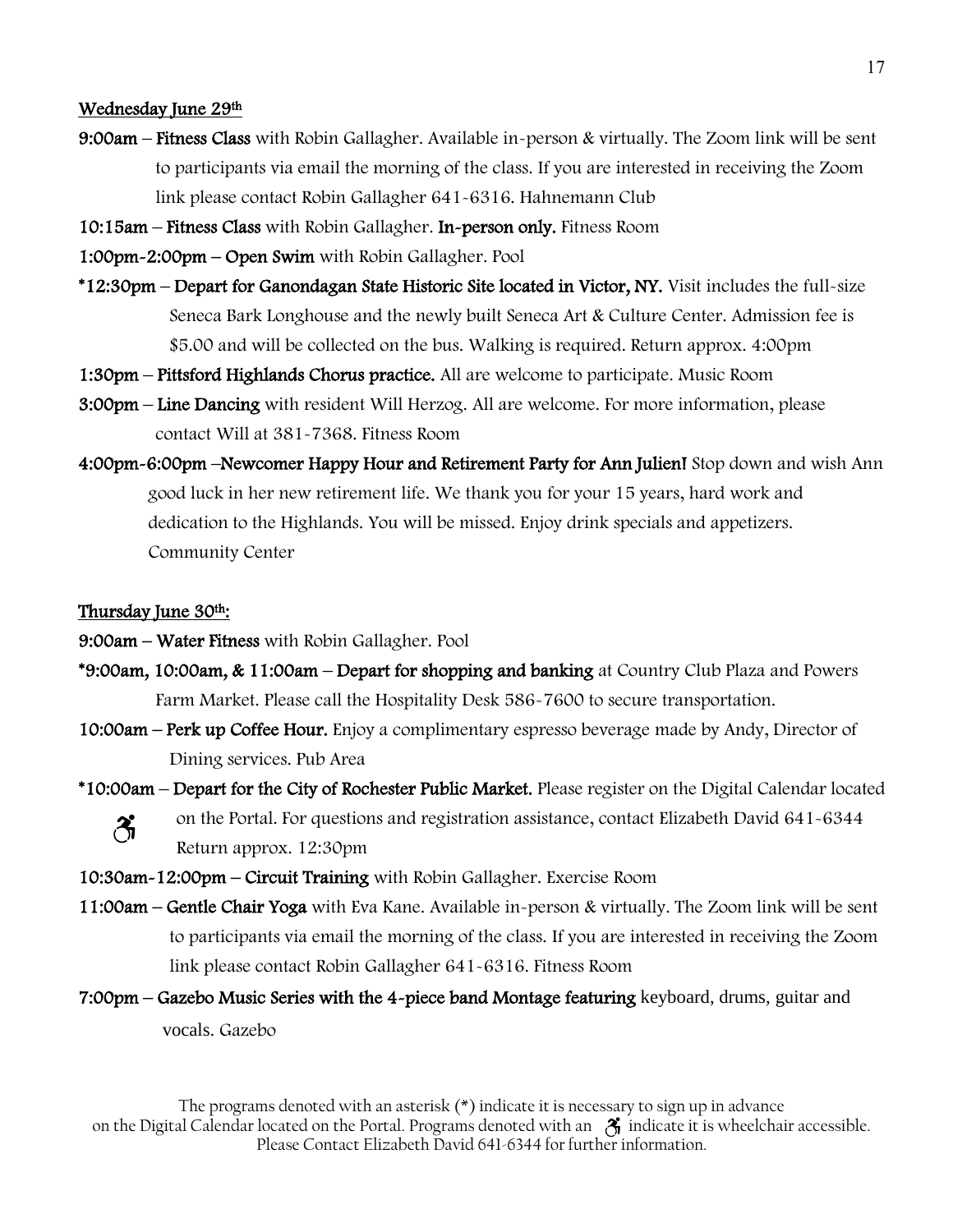#### University of Rochester Lectures

#### June 2nd at 2pm Exploring the Life and the Founder of Modern Turkey, Mustafa Kemal Atatürk

The founder of modern Turkey, Mustafa Kemal Atatürk was one of the most enigmatic, visionary, and influential statements of the  $20<sup>th</sup>$  century. Trained as an army officer, Atatürk was unknown until 1919 when he took the lead in thwarting the Allies' plan to partition the Ottoman Empire. He defeated the Allies, deposited the Sultanate and the Caliphate, and secured the territory of the Turkish nation-state, becoming the first president of the new Republic in 1923. This lecture series will cover Ataturk's legacy, his responsibility in creating some of his country's ills while also transforming the Republic from a battlescattered ruin into a regional power.

#### **Lectures**

#### June 6th at 2:00pm Cryptocurrencies - Is it just magic internet money or is there something there?

The goal is to help us begin to understand cryptocurrencies and blockchain, the technology that is behind them. Most recently cryptocurrencies have become notorious for extreme volatility, seeming silliness and outright fraud. We will discuss some of the fundamentals and a few of the multitude of applications that are being developed. This will inform our examination of some of this technology's potential for benefit and for harm.

#### Bio:

George Gibson holds a BA and MS in Chemistry from Binghamton University and an MBA from the University of Rochester. Currently he is the managing partner of G2 Tech Acceleration, a boutique technology commercialization consultancy and is an Adjunct member of the faculty of the College of Business of Alfred University where he teaches research methods, business sustainability, innovation management and cryptocurrency. He spent 26 years of his (so far) 43-year career at Xerox where he held a number of technology development and management positions. He holds 73 US patents and has published 20 articles in the scholarly and trade press. He and his wife, Ginny, moved to the Highlands on January 5th of this year.

#### Tuesday, June 14th at 2:00pm Strange New Worlds

To date, astronomers have discovered thousands of planets orbiting other stars in the night sky. Some planetary systems are reminiscent of our own solar system, while others have very odd planets unlike anything we've ever seen. This lesson is dedicated to those strange exoplanets- some orbit multiple stars, some are tremendously large or small, and some orbit their host star in less than an Earth day! In this lesson Valerie will share everything she knows about these strange worlds so far and the implications that their existence has on star and planet formation theories.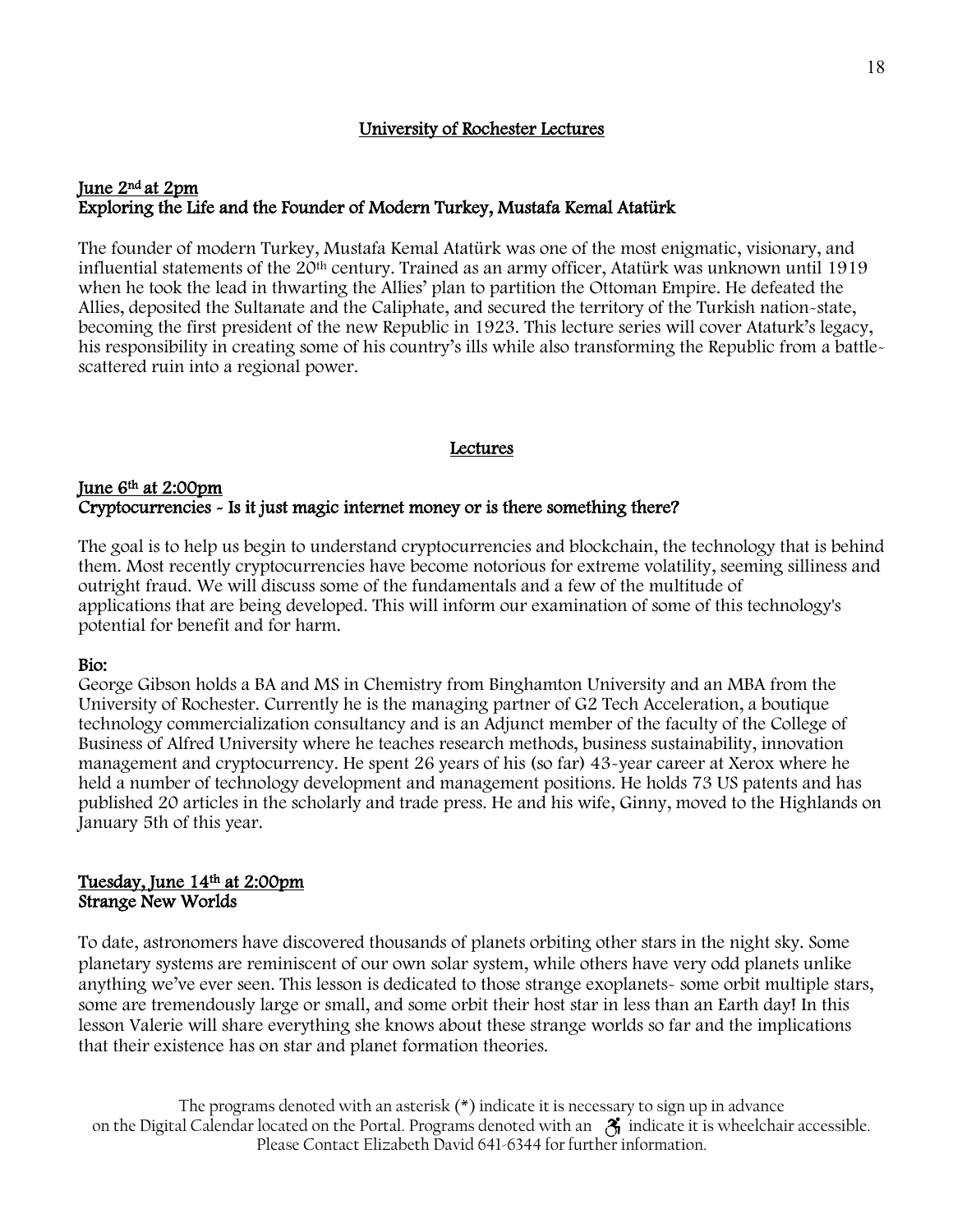#### Tuesday, June 28 at 2:00pm Black Women's Health and Racism

#### Bio:

Debora McDell-Hernandez joined Rochester Regional Health in January and is Director of Advancement at Rochester General College of Health Careers & DEI at Rochester Regional Health Foundations. The Rochester native received her B.S. in International Studies at St. John Fisher College and M.S. in Human Development from the Warner Graduate School of Education and Human Development at the University of Rochester. Her career path has taken her to a variety of industries: health care, arts and education and financial services. She worked at Chase Manhattan Bank for nine years in Corporate Communications and later, Retail Sales. She left banking in 2001 and joined the Memorial Art Gallery and worked in three departments during her 17-year long career at the museum―Marketing and Engagement, Academic Programs and Development. In 2018, McDell-Hernandez was hired by Planned Parenthood of Central and Western New York and served as Senior Director of Public & Community Affairs for nearly four years leading advocacy and community engagement efforts related to reproductive and sexual health, and managing media and government relations. Community service has always been important to McDell-Hernandez. She has served on a variety of community boards and committees for over 25 years. She is on the board for Hinge Neighbors and an honorary board member of Asian Pacific-Islander American Association of Greater Rochester. She also serves on MAG Director'

#### Outings

#### Saturday, June 4<sup>th</sup> Guided tour of the Linwood Gardens

Linwood Gardens is a private garden located in Linwood, New York, just 35 miles southwest of Rochester in the farmlands of the Genesee Valley. The original garden landscape was designed in the early 1900s, featuring a summerhouse influenced by the Arts and Crafts movement, walled gardens with pools and fountains, ornamental trees, and a view of the valley beyond. The gardens include a distinguished [collection of Japanese and American tree peonies](https://www.linwoodgardens.org/garden-images) featured each spring at the [Tree Peony Festival of](https://www.linwoodgardens.org/festival2022)  [Flowers.](https://www.linwoodgardens.org/festival2022) During the summer months, Linwood Gardens offers a peaceful garden sanctuary for [workshops](https://www.linwoodgardens.org/summer-workshops-3) and [Open Garden Days.](https://www.linwoodgardens.org/open-garden-days)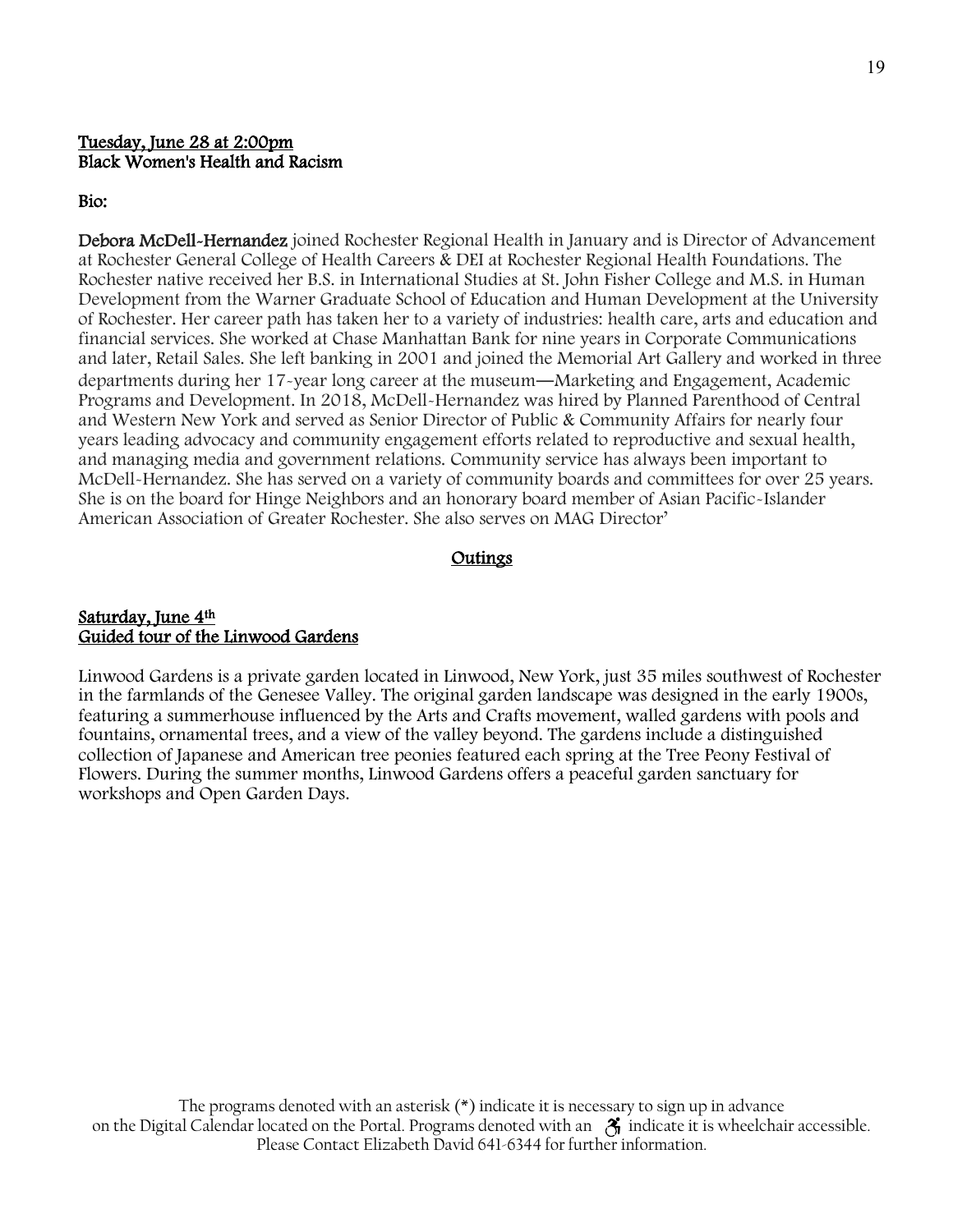#### Tuesday, June 7th at 11:45am Tuesday Pipes Concert at Christ Church

Two spectacular organs that are housed in Christ Church Rochester: The Chancel Organ, an American Romantic organ built in 1893 by the Hook and Hastings company of Boston, and the Craighead-Saunders organ in the rear gallery, named for two venerable professors of organ at Eastman. This organ is a "process recreation" of an organ built in 1776 by Adam Casparini in Vilnius, Lithuania. The 10-year research and building project is famous the world over for pipe organ aficionados, and the project was completed in 2008 when the organ was inaugurated. The project utilized building techniques from the 18th-century in order to re-create the behavior and sound of organs of that era. The short concert will consist of music appropriate to each instrument (the artist is yet to be announced), and the brief private lecture-demonstration that follows by Professors Higgs and Kennedy will illuminate some of the process of getting these organs to Rochester and give an inside look at the instrument's unique qualities.

#### Friday, June 10th 6x6 Exhibit at the Rochester Contemporary Art Center

The exhibition on view is there annual fundraiser 6x6. Each summer Rochester Contemporary Art Center's 6x6 exhibition brings together thousands of original artworks, made and donated by celebrities, international & local artists, designers and youth. Artworks are six inches square and exhibited anonymously. All artworks will be exhibited and for sale to the public for \$20 each to benefit RoCo. Artists' names will be revealed to the buyer upon purchase.

#### Wednesday, June 15th at 9:00am Salt Museum

Discover the industry that created the City of Syracuse and supplied the entire nation with salt! Explore the site of an original boiling block where brine (salt water) was turned into what was then considered one of the country's most precious commodities.

### Cultural Programming Staff

Crystal Johnston – Life Enrichment Manager Phone: 641-6345 Email: [crystal\\_johnston@urmc.rochester.edu](mailto:crystal_johnston@urmc.rochester.edu) Office: Located 2nd floor of Laurelwood

Elizabeth David – Cultural Programming Assistant Phone: 641-6344 Email: [Elizabeth\\_david@urmc.rochester.edu](mailto:Elizabeth_david@urmc.rochester.edu) Office: Located 2nd floor of Laurelwood